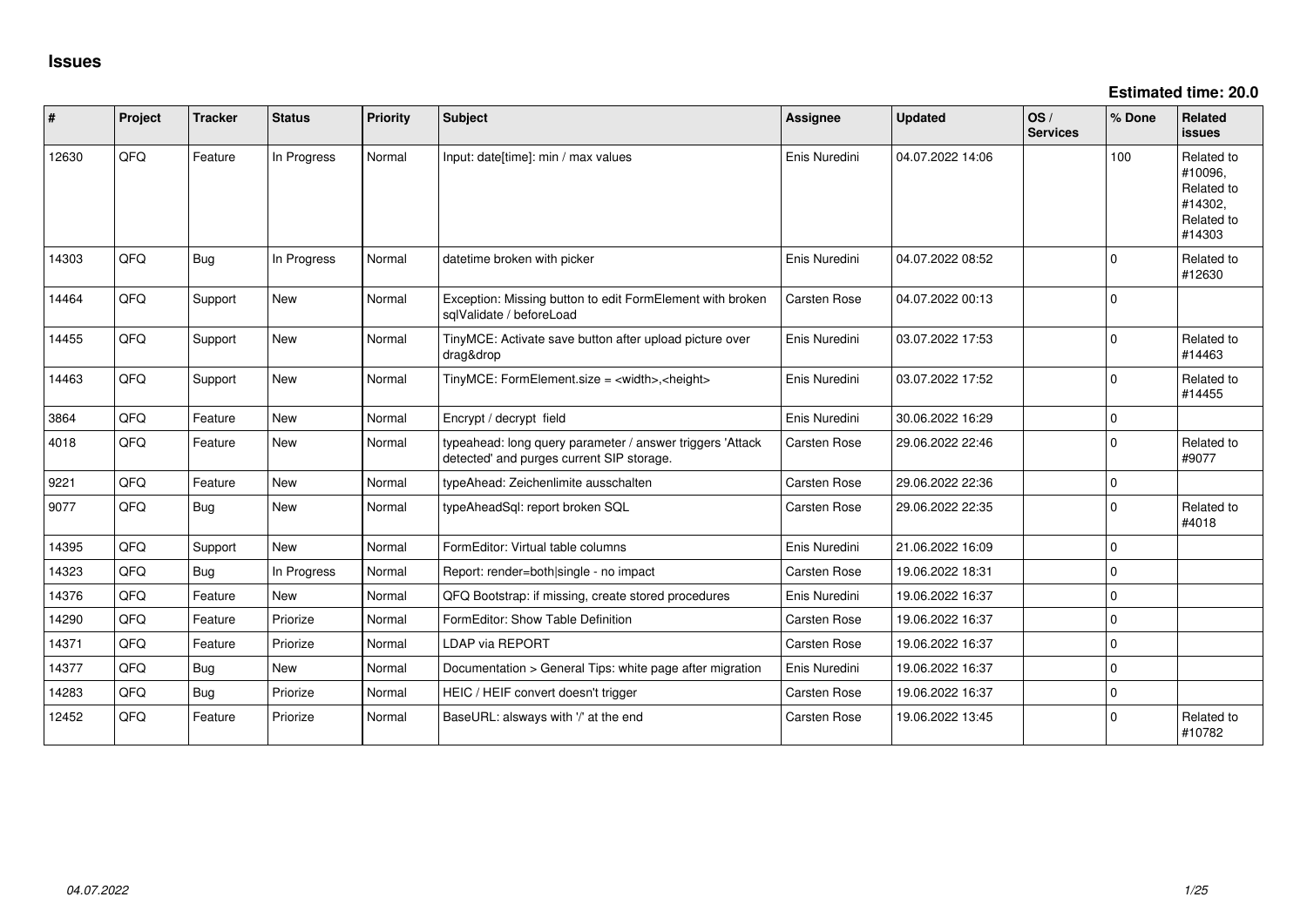| $\sharp$ | Project | <b>Tracker</b> | <b>Status</b>     | <b>Priority</b> | Subject                                                             | Assignee      | <b>Updated</b>   | OS/<br><b>Services</b> | % Done              | Related<br>issues                                                                                                                                                     |
|----------|---------|----------------|-------------------|-----------------|---------------------------------------------------------------------|---------------|------------------|------------------------|---------------------|-----------------------------------------------------------------------------------------------------------------------------------------------------------------------|
| 14320    | QFQ     | Feature        | ToDo              | Normal          | Allow specific HTML Tags and Attributes: general, TinyMCE           | Enis Nuredini | 17.06.2022 10:44 |                        | $\mathbf 0$         | Related to<br>#12664,<br>Related to<br>#12039,<br>Related to<br>#11702,<br>Related to<br>#7239,<br>Related to<br>#3708,<br>Related to<br>#3646,<br>Related to<br>#880 |
| 12262    | QFQ     | Feature        | ToDo              | Normal          | Form buttons on top: more customable                                | Enis Nuredini | 17.06.2022 10:44 |                        | $\mathbf 0$         | Related to<br>#13945, Has<br>duplicate<br>#4046, Has<br>duplicate<br>#10080                                                                                           |
| 13608    | QFQ     | Feature        | Some day<br>maybe | Normal          | Automatic Browser Language Redirect                                 | Enis Nuredini | 17.06.2022 08:35 |                        | $\mathbf 0$         |                                                                                                                                                                       |
| 14322    | QFQ     | Bug            | New               | Normal          | Form Load: by default no scroll (save & close should be<br>visible) | Enis Nuredini | 15.06.2022 14:12 |                        | $\mathbf 0$         | Related to<br>#14321,<br>Related to<br>#6232                                                                                                                          |
| 14305    | QFQ     | <b>Bug</b>     | New               | Normal          | Inline Report editing does not create history entries               | Carsten Rose  | 10.06.2022 11:55 |                        | $\mathsf{O}\xspace$ |                                                                                                                                                                       |
| 14304    | QFQ     | Bug            | New               | Normal          | table sorter view safer does not work                               | Carsten Rose  | 10.06.2022 11:49 |                        | $\mathbf 0$         |                                                                                                                                                                       |
| 7732     | QFQ     | Feature        | Some day<br>maybe | Normal          | Javascript: Lazy Loading der add on libs                            | Benjamin Baer | 08.06.2022 10:38 |                        | $\mathbf 0$         | Related to<br>#12611,<br>Related to<br>#12490,<br>Related to<br>#10013                                                                                                |
| 10013    | QFQ     | Feature        | Some day<br>maybe | Normal          | FE.typ=editor: CodeMirror                                           | Carsten Rose  | 08.06.2022 10:37 |                        | $\mathbf 0$         | Related to<br>#12611,<br>Related to<br>#12490,<br>Related to<br>#7732                                                                                                 |
| 12490    | QFQ     | Feature        | New               | Normal          | Loading Plugins in QFQ - see what tinymce does. (lazy<br>loading)   | Benjamin Baer | 08.06.2022 10:37 |                        | $\mathbf{0}$        | Related to<br>#12611,<br>Related to<br>#10013,<br>Related to<br>#7732                                                                                                 |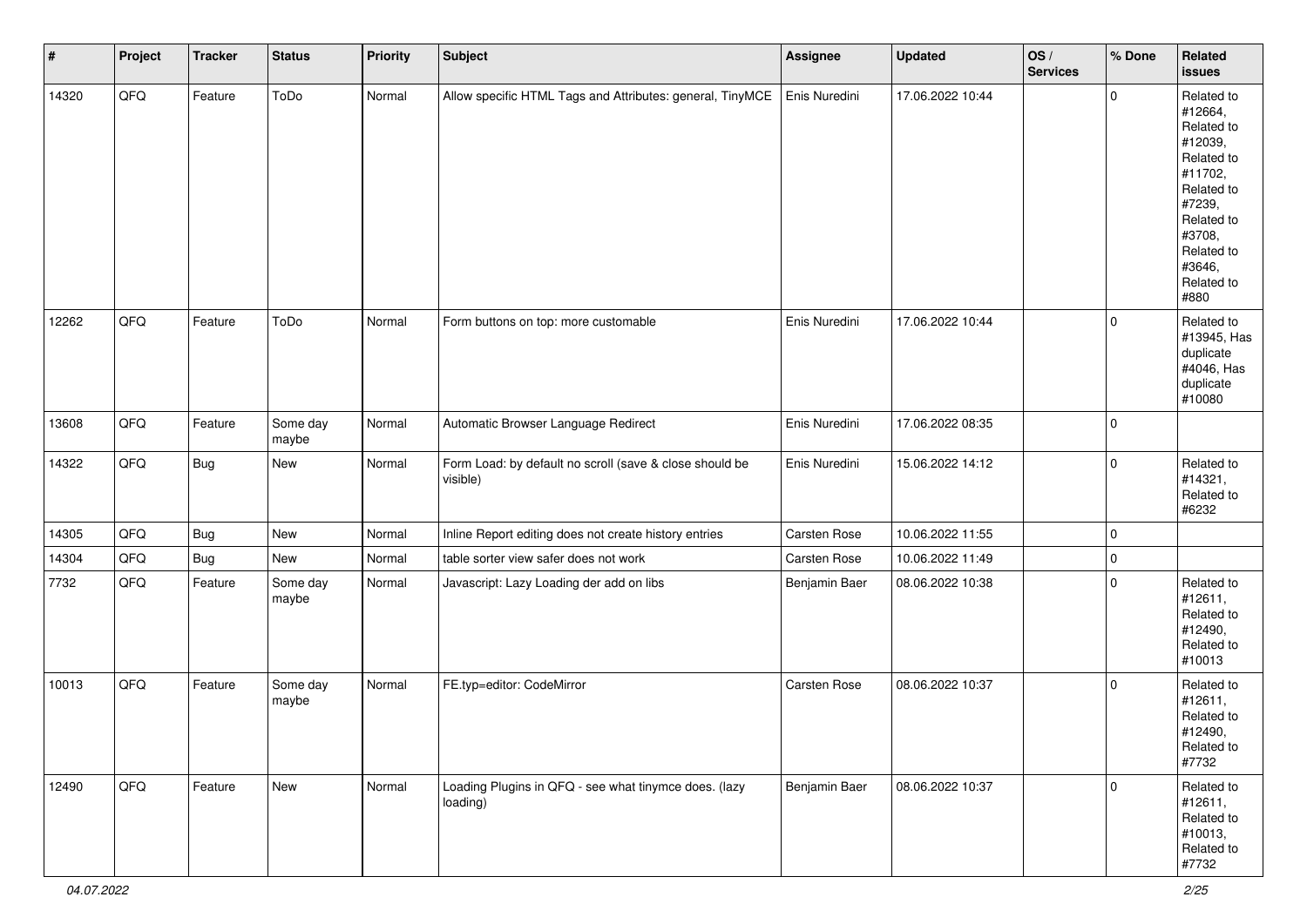| $\vert$ # | Project | <b>Tracker</b> | <b>Status</b>     | <b>Priority</b> | <b>Subject</b>                                                                       | <b>Assignee</b>        | <b>Updated</b>   | OS/<br><b>Services</b> | % Done      | Related<br><b>issues</b>                                               |
|-----------|---------|----------------|-------------------|-----------------|--------------------------------------------------------------------------------------|------------------------|------------------|------------------------|-------------|------------------------------------------------------------------------|
| 12611     | QFQ     | Feature        | Some day<br>maybe | Normal          | Refactoring: Bootstrap with Lazy Loading                                             | Carsten Rose           | 08.06.2022 10:37 |                        | $\Omega$    | Related to<br>#12490,<br>Related to<br>#10013,<br>Related to<br>#7732  |
| 9052      | QFQ     | Feature        | Feedback          | High            | Report: CodeMirror with SQL Syntax Highlight in FE                                   | Enis Nuredini          | 08.06.2022 10:25 |                        | $\mathbf 0$ |                                                                        |
| 14175     | QFQ     | <b>Bug</b>     | In Progress       | Normal          | Opening a form with no QFQ Session cookie fails                                      | Carsten Rose           | 03.06.2022 10:40 |                        | 0           |                                                                        |
| 13716     | QFQ     | Bug            | New               | High            | Firefox ask to store username/password                                               | Enis Nuredini          | 30.05.2022 09:31 |                        | $\mathbf 0$ | Related to<br>#13827                                                   |
| 12066     | QFQ     | <b>Bug</b>     | New               | High            | enterAsSubmit: Forward wird nicht ausgeführt                                         | Enis Nuredini          | 29.05.2022 09:23 |                        | 0           |                                                                        |
| 11630     | QFQ     | <b>Bug</b>     | Feedback          | High            | Bitte check ob CALL() in 20.11.0 noch so funktioniert wie in<br>20.4.1               | Enis Nuredini          | 28.05.2022 13:45 |                        | $\mathbf 0$ | Related to<br>#11325                                                   |
| 12584     | QFQ     | Feature        | Feedback          | Normal          | T3 v10 migration script: replace alias-patterns (v11)                                | Carsten Rose           | 28.05.2022 11:12 |                        | 100         |                                                                        |
| 12989     | QFQ     | Bug            | New               | Normal          | empty string does not trigger dynamic update                                         | Enis Nuredini          | 28.05.2022 11:09 |                        | $\mathbf 0$ |                                                                        |
| 14185     | QFQ     | Feature        | New               | Normal          | External/Autocron.php - better suitable directory                                    | Support: System        | 28.05.2022 11:03 |                        | 0           |                                                                        |
| 13943     | QFQ     | Bug            | Priorize          | Normal          | unable to find formgroup                                                             | Enis Nuredini          | 28.05.2022 11:03 |                        | $\mathbf 0$ |                                                                        |
| 14090     | QFQ     | Feature        | New               | Normal          | Nützliche _script funktionen                                                         | Carsten Rose           | 28.05.2022 11:03 |                        | 0           |                                                                        |
| 13609     | QFQ     | Feature        | New               | Normal          | QFQ Introduction: Seite aufloesen                                                    | Philipp<br>Gröbelbauer | 28.05.2022 11:02 |                        | $\mathbf 0$ |                                                                        |
| 14233     | QFQ     | Bug            | New               | Normal          | AS_link: question - HTML is not rendered                                             | Carsten Rose           | 28.05.2022 11:02 |                        | 0           |                                                                        |
| 14227     | QFQ     | Feature        | <b>New</b>        | Normal          | Selenium Konkurrenz: cypress.io                                                      | Enis Nuredini          | 28.05.2022 11:02 |                        | 0           |                                                                        |
| 14187     | QFQ     | Feature        | New               | High            | qfq.log: show current URL                                                            | Carsten Rose           | 28.05.2022 11:02 |                        | $\mathbf 0$ | Related to<br>#13933,<br>Related to<br>#12532,<br>Related to<br>#11893 |
| 14077     | QFQ     | Bug            | New               | Normal          | As link: Attribute 'class' missing by r:1 and r:3 - but should<br>set                | Carsten Rose           | 28.05.2022 11:02 |                        | $\mathbf 0$ | Related to<br>#5342,<br>Related to<br>#4343                            |
| 14028     | QFQ     | Feature        | <b>New</b>        | Normal          | Required notification: visual nicer                                                  | Enis Nuredini          | 28.05.2022 11:01 |                        | $\Omega$    |                                                                        |
| 13945     | QFQ     | Feature        | New               | Normal          | As _link: content before/after link                                                  | Enis Nuredini          | 28.05.2022 11:01 |                        | $\mathbf 0$ | Related to<br>#12262                                                   |
| 10782     | QFQ     | Feature        | Feedback          | Normal          | Tiny MCE: Image Upload                                                               | Enis Nuredini          | 16.05.2022 23:16 |                        | $\mathbf 0$ | Related to<br>#12452                                                   |
| 13572     | QFQ     | Feature        | Feedback          | Normal          | Form Load: misleading error message on trying to load non<br>existent primary record | Enis Nuredini          | 16.05.2022 23:16 |                        | 100         |                                                                        |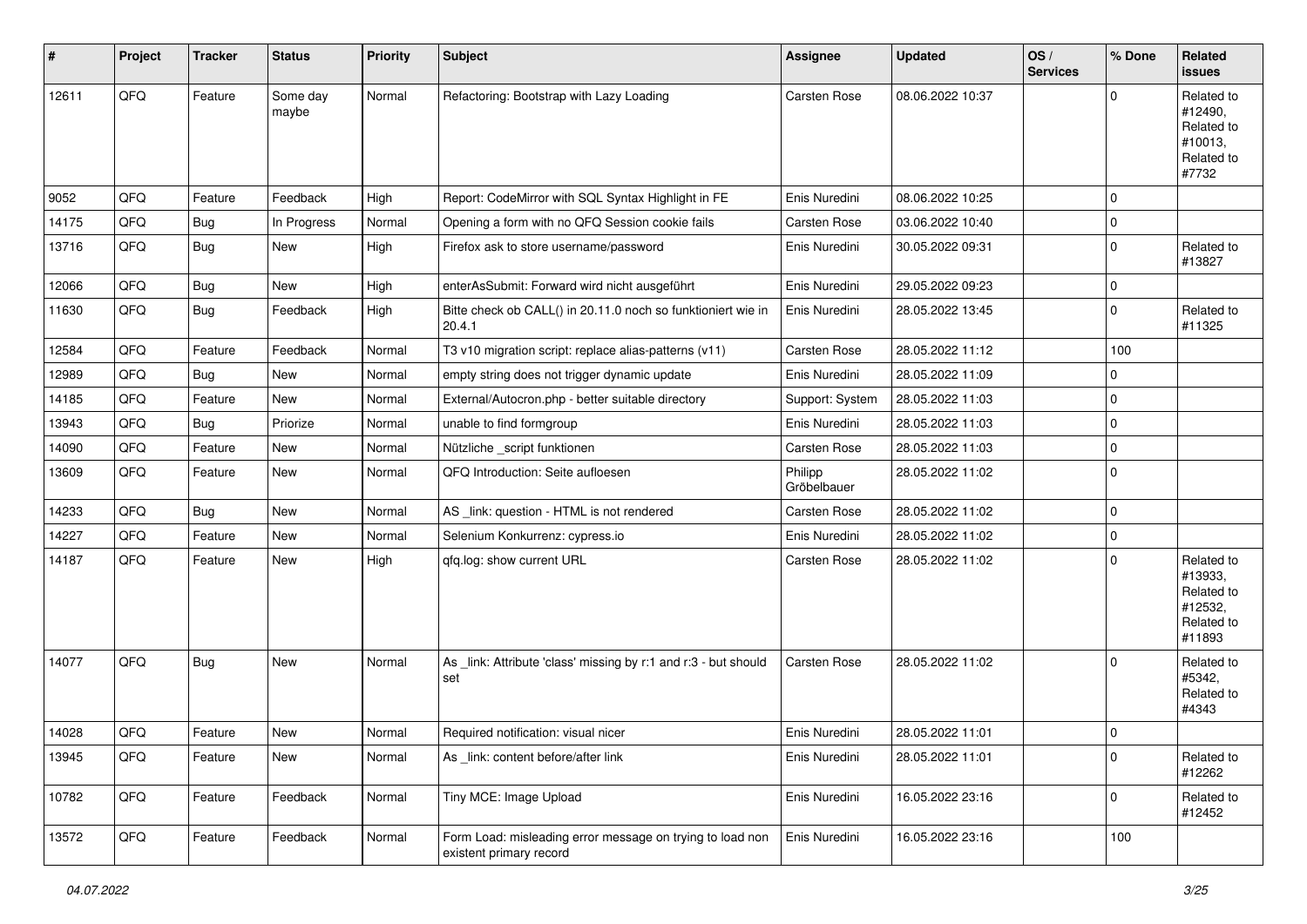| #     | Project | <b>Tracker</b> | <b>Status</b> | <b>Priority</b> | <b>Subject</b>                                                                        | <b>Assignee</b> | <b>Updated</b>   | OS/<br><b>Services</b> | % Done      | Related<br>issues                                                                                                              |
|-------|---------|----------------|---------------|-----------------|---------------------------------------------------------------------------------------|-----------------|------------------|------------------------|-------------|--------------------------------------------------------------------------------------------------------------------------------|
| 13767 | QFQ     | Bug            | Feedback      | Normal          | date/time-picker: required shows up/down button orange                                | Enis Nuredini   | 16.05.2022 23:16 |                        | $\mathbf 0$ |                                                                                                                                |
| 11517 | QFQ     | Bug            | In Progress   | Normal          | extraButtonInfo Broken for multiple FormElements                                      | Carsten Rose    | 12.05.2022 13:12 |                        | $\mathbf 0$ | Related to<br>#7890,<br>Related to<br>#3811, Has<br>duplicate<br>#10905, Has<br>duplicate<br>#10553, Has<br>duplicate<br>#6779 |
| 10979 | QFQ     | Feature        | <b>New</b>    | Normal          | Ajax Calls an API - dataReport                                                        | Carsten Rose    | 11.05.2022 12:15 |                        | $\mathbf 0$ |                                                                                                                                |
| 14091 | QFQ     | <b>Bug</b>     | New           | Normal          | inconsistent template path for twig                                                   | Carsten Rose    | 19.04.2022 18:36 |                        | $\mathbf 0$ |                                                                                                                                |
| 13451 | QFQ     | <b>Bug</b>     | New           | Normal          | Character Counter / Max Character: Problem in Safari                                  | Carsten Rose    | 15.04.2022 17:18 |                        | $\mathbf 0$ |                                                                                                                                |
| 13900 | QFQ     | Feature        | Priorize      | Normal          | Selenium: Check das Cookie/PDF funktioniert                                           | Enis Nuredini   | 25.03.2022 12:45 |                        | $\mathbf 0$ |                                                                                                                                |
| 10569 | QFQ     | Feature        | Priorize      | Normal          | link blank more safe                                                                  | Enis Nuredini   | 25.03.2022 12:44 |                        | $\mathbf 0$ |                                                                                                                                |
| 13899 | QFQ     | <b>Bug</b>     | ToDo          | Normal          | Selenium: zum laufen bringen                                                          | Enis Nuredini   | 25.03.2022 10:24 |                        | $\pmb{0}$   |                                                                                                                                |
| 8891  | QFQ     | Bug            | New           | High            | formSubmitLog: do not log passwords                                                   | Enis Nuredini   | 25.03.2022 09:06 |                        | $\mathbf 0$ |                                                                                                                                |
| 10463 | QFQ     | Feature        | New           | Normal          | Report_link: expliztes setzen von HTML Tags (Bedarf fuer<br>'data-selenium' & 'id')   | Enis Nuredini   | 23.03.2022 09:23 |                        | 0           | Related to<br>#7648                                                                                                            |
| 11892 | QFQ     | Feature        | New           | Normal          | tablesorter: columns with links are hard to order - new<br>qualifier 'Y: <ord>'</ord> | Enis Nuredini   | 23.03.2022 09:22 |                        | $\mathbf 0$ |                                                                                                                                |
| 7602  | QFQ     | Feature        | ToDo          | High            | Multi Select: with checkboxes                                                         | Benjamin Baer   | 22.03.2022 09:07 |                        | $\mathbf 0$ |                                                                                                                                |
| 6140  | QFQ     | <b>Bug</b>     | Priorize      | Normal          | QFQ DnD Sort: Locked fields                                                           | Benjamin Baer   | 21.03.2022 09:56 |                        | $\mathbf 0$ |                                                                                                                                |
| 6801  | QFQ     | Feature        | Priorize      | Normal          | Fabric: Maximize / FullIscreen                                                        | Benjamin Baer   | 21.03.2022 09:56 |                        | $\pmb{0}$   |                                                                                                                                |
| 12440 | QFQ     | Feature        | In Progress   | Normal          | Typo3 V10 upgrade (durchfuehren und testen)                                           | Carsten Rose    | 21.03.2022 09:53 |                        | 50          | Related to<br>#12357,<br>Related to<br>#12067,<br>Related to<br>#10661                                                         |
| 5562  | QFQ     | Feature        | Priorize      | Normal          | Drag'n'Drop fuer Uploads                                                              | Benjamin Baer   | 21.03.2022 09:52 |                        | 0           | Related to<br>#9706                                                                                                            |
| 6224  | QFQ     | Feature        | Priorize      | Normal          | Dynamic update: fade in/out fields                                                    | Benjamin Baer   | 21.03.2022 09:50 |                        | 0           |                                                                                                                                |
| 5366  | QFQ     | Feature        | Priorize      | Normal          | Saving with keyboard shortcuts                                                        | Benjamin Baer   | 21.03.2022 09:47 |                        | $\pmb{0}$   |                                                                                                                                |
| 12714 | QFQ     | <b>Bug</b>     | New           | Normal          | Conversion of GIF to PDF broken when GIF contains Alpha.                              | Carsten Rose    | 19.03.2022 17:49 |                        | $\pmb{0}$   |                                                                                                                                |
| 12556 | QFQ     | Feature        | New           | Normal          | Pills Title: colored = static or dynamic on allrequiredgiven                          | Benjamin Baer   | 19.03.2022 17:49 |                        | $\pmb{0}$   |                                                                                                                                |
| 12546 | QFQ     | Bug            | Feedback      | Normal          | Branch 'Development' - Unit Tests mit dirty workaround<br>angepasst                   | Carsten Rose    | 19.03.2022 17:48 |                        | $\pmb{0}$   |                                                                                                                                |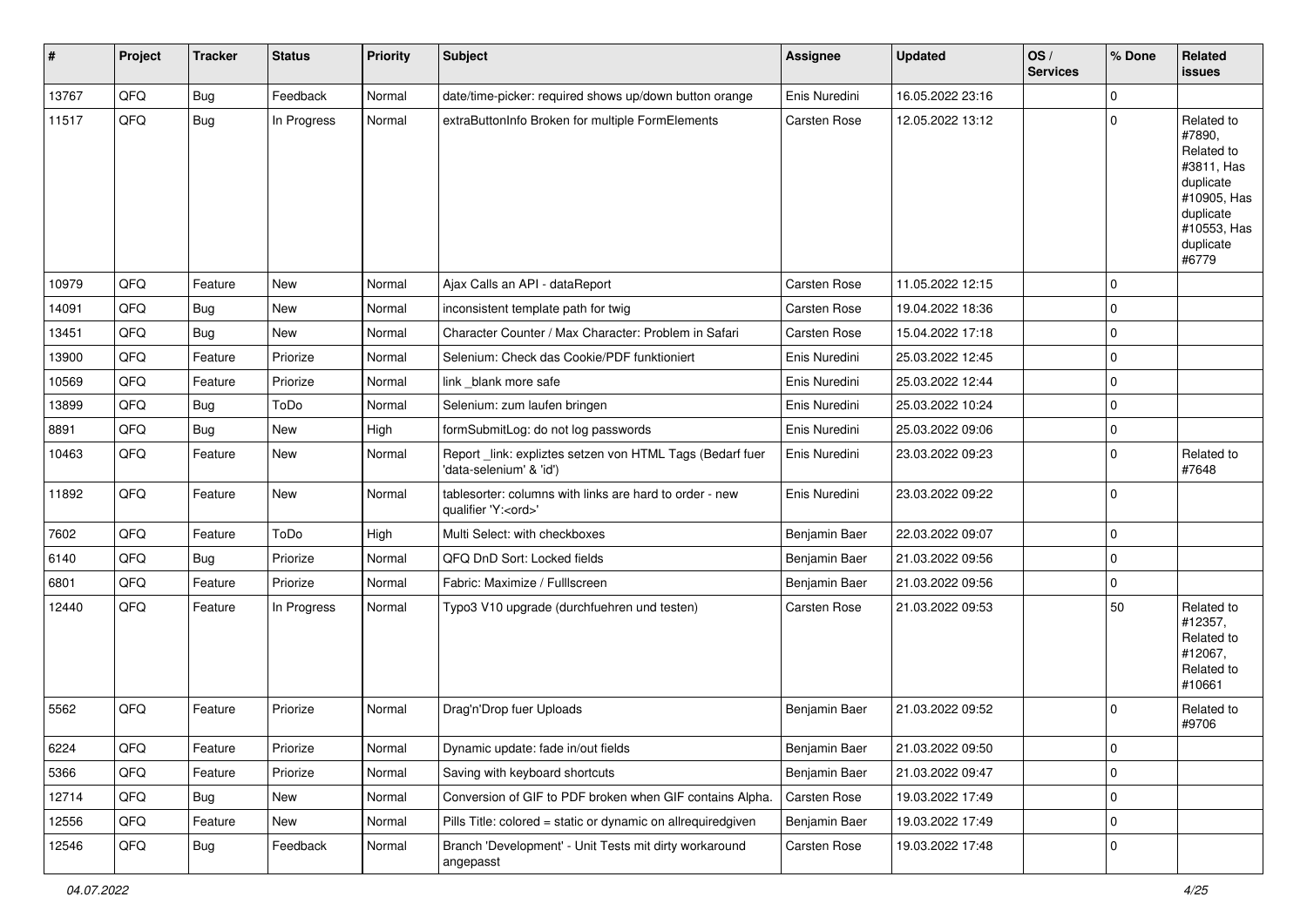| #     | Project | <b>Tracker</b> | <b>Status</b>     | <b>Priority</b> | <b>Subject</b>                                                                                                                                      | Assignee            | <b>Updated</b>   | OS/<br><b>Services</b> | % Done   | <b>Related</b><br><b>issues</b>             |
|-------|---------|----------------|-------------------|-----------------|-----------------------------------------------------------------------------------------------------------------------------------------------------|---------------------|------------------|------------------------|----------|---------------------------------------------|
| 12512 | QFQ     | <b>Bug</b>     | <b>New</b>        | Normal          | Some MySQL Installation can't use 'stored procedures'                                                                                               | <b>Carsten Rose</b> | 19.03.2022 17:48 |                        | $\Omega$ |                                             |
| 12508 | QFQ     | Bug            | In Progress       | High            | gfg Form: sendMail                                                                                                                                  | Karin Niffeler      | 19.03.2022 17:48 |                        | $\Omega$ |                                             |
| 12520 | QFQ     | <b>Bug</b>     | <b>New</b>        | Normal          | Switch FE User: still active even FE User session expired                                                                                           | <b>Carsten Rose</b> | 19.03.2022 17:48 |                        | $\Omega$ |                                             |
| 12581 | QFQ     | <b>Bug</b>     | <b>New</b>        | Normal          | Form.forward=close: Record 'new' in new browser tab ><br>save (& close) >> Form is not reloaded with new created<br>record id and stays in mode=new | Carsten Rose        | 19.03.2022 17:48 |                        | $\Omega$ |                                             |
| 12603 | QFQ     | Feature        | <b>New</b>        | Normal          | Dropdown (Select), Radio, checkbox:<br>itemListAlways={{!SELECT key, value}}                                                                        | Carsten Rose        | 19.03.2022 17:47 |                        | 0        |                                             |
| 12664 | QFQ     | Feature        | <b>New</b>        | Normal          | TinyMCE: report/remove malicous HTML/JS Code                                                                                                        | Carsten Rose        | 19.03.2022 17:47 |                        | $\Omega$ | Related to<br>#14320                        |
| 12716 | QFQ     | Bug            | <b>New</b>        | Normal          | template group: Pattern only applied to first instance                                                                                              | <b>Carsten Rose</b> | 19.03.2022 17:47 |                        | $\Omega$ |                                             |
| 13331 | QFQ     | <b>Bug</b>     | <b>New</b>        | Normal          | Multi Form: Clear Icon misplaced                                                                                                                    | Carsten Rose        | 19.03.2022 17:47 |                        | $\Omega$ |                                             |
| 13332 | QFQ     | <b>Bug</b>     | <b>New</b>        | Normal          | Multi Form: Required Felder werden visuell nicht markiert.                                                                                          | Carsten Rose        | 19.03.2022 17:47 |                        | 0        |                                             |
| 13460 | QFQ     | <b>Bug</b>     | New               | Normal          | Doc: Password set/reset  password should not processed<br>with 'html encode'                                                                        | Carsten Rose        | 19.03.2022 17:46 |                        | 0        |                                             |
| 13467 | QFQ     | Feature        | <b>New</b>        | Normal          | ChangeLog Generator                                                                                                                                 | Carsten Rose        | 19.03.2022 17:46 |                        | $\Omega$ | Related to<br>#11460                        |
| 13528 | QFQ     | <b>Bug</b>     | New               | Normal          | qfq.io > releases: es wird kein neues Release angelegt                                                                                              | Benjamin Baer       | 19.03.2022 17:46 |                        | 0        |                                             |
| 13592 | QFQ     | Bug            | <b>New</b>        | Normal          | QFQ Build Queue: das vergeben von Tags klappt nicht. Es<br>werden keine Releases gebaut.                                                            | Carsten Rose        | 19.03.2022 17:45 |                        | 0        |                                             |
| 13647 | QFQ     | Bug            | New               | Normal          | Autofocus funktioniert nicht auf Chrome                                                                                                             | Benjamin Baer       | 19.03.2022 17:44 |                        | 0        |                                             |
| 13700 | QFQ     | Feature        | <b>New</b>        | Normal          | Redesign gfg.io Seite                                                                                                                               | Carsten Rose        | 19.03.2022 17:43 |                        | $\Omega$ |                                             |
| 13757 | QFQ     | Feature        | <b>New</b>        | High            | QR / Bar-Code Plugin                                                                                                                                | Enis Nuredini       | 19.03.2022 17:43 |                        | $\Omega$ |                                             |
| 13841 | QFQ     | Feature        | <b>New</b>        | Normal          | Create PDF via iText - evaluate                                                                                                                     | Carsten Rose        | 19.03.2022 17:42 |                        | $\Omega$ |                                             |
| 13843 | QFQ     | Feature        | <b>New</b>        | Normal          | Create JWT via QFQ                                                                                                                                  | Carsten Rose        | 19.03.2022 17:42 |                        | $\Omega$ |                                             |
| 5548  | QFQ     | Feature        | Some day<br>maybe | Normal          | 801 Textfiles/Scriptfiles als Thumbnail                                                                                                             | Carsten Rose        | 07.03.2022 16:26 |                        | $\Omega$ |                                             |
| 12395 | QFQ     | <b>Bug</b>     | ToDo              | High            | QFQ Function: Result two times shown                                                                                                                | <b>Carsten Rose</b> | 18.02.2022 08:59 |                        | $\Omega$ |                                             |
| 5894  | QFQ     | Feature        | Feedback          | Normal          | Typeahead in Report: show/hide rows dynamically                                                                                                     | Carsten Rose        | 18.02.2022 08:50 |                        | $\Omega$ | Related to<br>#5893.<br>Related to<br>#5885 |
| 4413  | QFQ     | Feature        | <b>New</b>        | Normal          | fieldset: show/hidden, modeSql, dynamicUpdate                                                                                                       | Carsten Rose        | 09.02.2022 15:19 |                        | $\Omega$ |                                             |
| 13706 | QFQ     | <b>Bug</b>     | <b>New</b>        | Normal          | Wrong CheckType in FieldElement LastStatus of Form Cron                                                                                             | Carsten Rose        | 21.01.2022 18:20 |                        | $\Omega$ |                                             |
| 13659 | QFQ     | <b>Bug</b>     | <b>New</b>        | Normal          | wrong sanitize class applied to R-store                                                                                                             | <b>Carsten Rose</b> | 15.01.2022 14:23 |                        | 0        |                                             |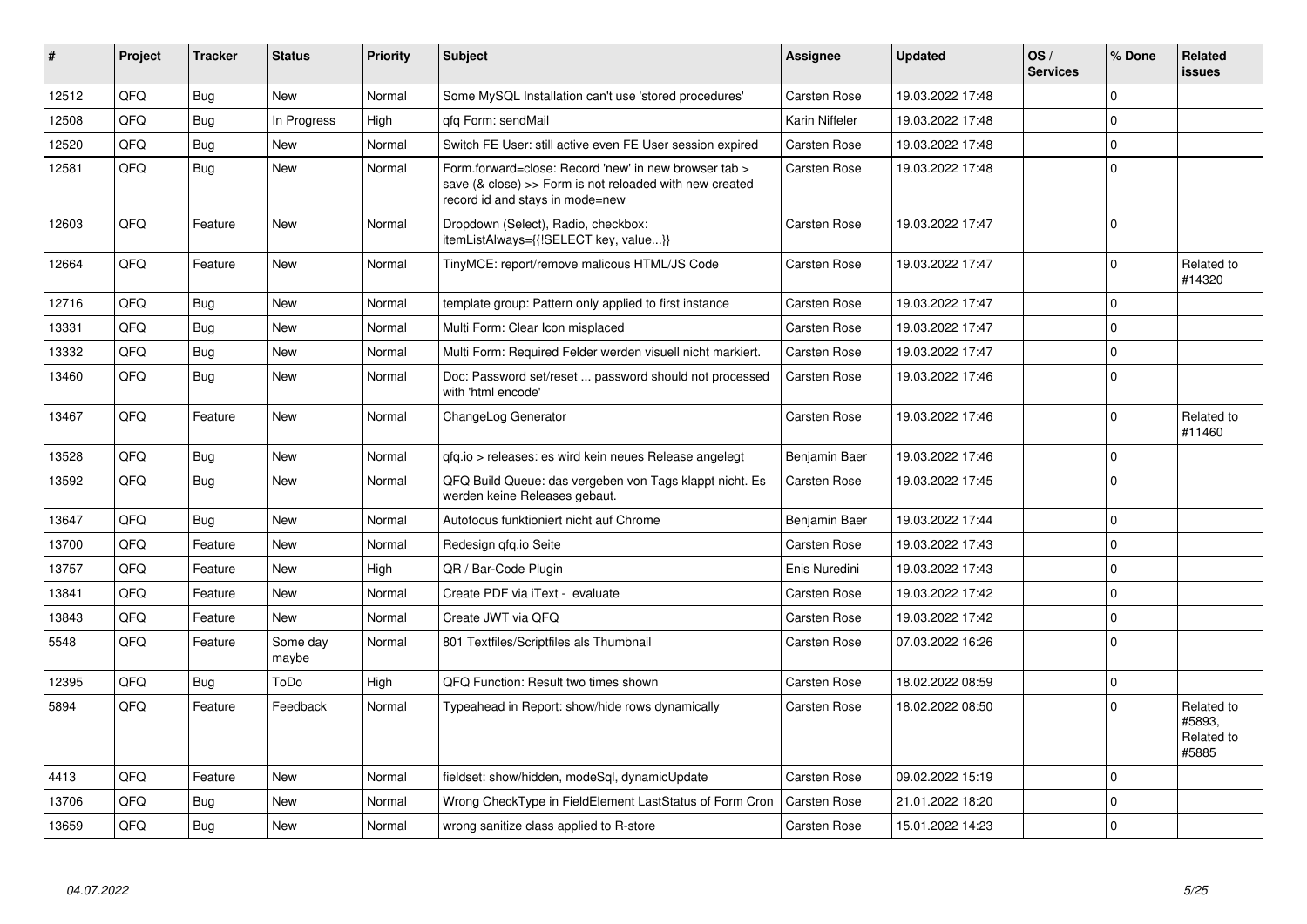| #     | Project | <b>Tracker</b> | <b>Status</b>              | <b>Priority</b> | Subject                                                                                                                               | Assignee            | <b>Updated</b>   | OS/<br><b>Services</b> | % Done      | Related<br><b>issues</b>                                             |
|-------|---------|----------------|----------------------------|-----------------|---------------------------------------------------------------------------------------------------------------------------------------|---------------------|------------------|------------------------|-------------|----------------------------------------------------------------------|
| 9789  | QFQ     | <b>Bug</b>     | In Progress                | High            | Record Lock: release to early on 'leave page'                                                                                         | Carsten Rose        | 10.01.2022 09:25 |                        | 100         | Related to<br>#10081,<br>Related to<br>#9173.<br>Related to<br>#8702 |
| 12476 | QFQ     | Feature        | New                        | Normal          | clearMe: a) should trigger 'dirty', b) sticky on textarea resize                                                                      | Benjamin Baer       | 04.01.2022 08:40 |                        | 0           | Related to<br>#9528                                                  |
| 6870  | QFQ     | Feature        | Priorize                   | Normal          | Click on '_link' triggers an API call                                                                                                 | Benjamin Baer       | 03.01.2022 08:25 |                        | 0           |                                                                      |
| 2665  | QFQ     | Bug            | Priorize                   | Normal          | Dynamic Update funktioniert nicht, wenn beim<br>entsprechenden FormElement eine size angegeben ist.                                   | Benjamin Baer       | 03.01.2022 08:12 |                        | 30          |                                                                      |
| 6566  | QFQ     | Bug            | Priorize                   | Normal          | Link Function 'delete': provided parameter missing on page<br>reload                                                                  | Benjamin Baer       | 03.01.2022 08:08 |                        | 0           |                                                                      |
| 4457  | QFQ     | Bug            | Priorize                   | Normal          | typeahead: pressing return to select an item, saves the form<br>and closes the form.                                                  | Benjamin Baer       | 03.01.2022 08:01 |                        | 0           | Related to<br>#4398                                                  |
| 7965  | QFQ     | Feature        | Priorize                   | Normal          | Input type 'text' with visual format - currency                                                                                       | Benjamin Baer       | 03.01.2022 07:45 |                        | $\mathbf 0$ |                                                                      |
| 9135  | QFQ     | Feature        | Priorize                   | Normal          | Progress Bar generic / replace old hourglass download<br>popup                                                                        | Benjamin Baer       | 03.01.2022 07:43 |                        | 0           |                                                                      |
| 12327 | QFQ     | Bug            | New                        | Normal          | Copy to clipboard: Glyphicon can not be changed                                                                                       | Carsten Rose        | 27.12.2021 17:59 |                        | 0           |                                                                      |
| 13566 | QFQ     | Feature        | Ready to sync<br>(develop) | Normal          | Delete config-example.qfq.php file                                                                                                    | Carsten Rose        | 23.12.2021 09:25 |                        | $\Omega$    |                                                                      |
| 12463 | QFQ     | Bug            | ToDo                       | High            | QFQ Function: 'function' and 'sql' on same level - output of<br>sql is shown two times.                                               | Carsten Rose        | 15.12.2021 16:31 |                        | 0           |                                                                      |
| 12544 | QFQ     | Feature        | New                        | High            | a) ' AS _link' new also as ' AS _format', b) sortierung via<br>'display: none;', c) '_format' benoeitgt nicht zwingend<br>u/U/p/m/z/d | <b>Carsten Rose</b> | 14.12.2021 16:03 |                        | 0           |                                                                      |
| 12702 | QFQ     | Bug            | <b>New</b>                 | High            | templateGroup: broken in multiDb Setup                                                                                                | Carsten Rose        | 14.12.2021 16:02 |                        | 0           |                                                                      |
| 12545 | QFQ     | <b>Bug</b>     | New                        | Urgent          | sql.log not created / updated                                                                                                         | Carsten Rose        | 14.12.2021 16:02 |                        | 0           |                                                                      |
| 12513 | QFQ     | Bug            | New                        | High            | Implement server side check of maxlength                                                                                              | Carsten Rose        | 07.12.2021 17:19 |                        | 0           |                                                                      |
| 12532 | QFQ     | Feature        | New                        | High            | SIP-Parameter bei Seitenaufruf in Browser-Console<br>anzeigen                                                                         | Carsten Rose        | 07.12.2021 17:19 |                        | 0           | Related to<br>#11893,<br>Related to<br>#14187                        |
| 12670 | QFQ     | <b>Bug</b>     | New                        | High            | Dropdown-Menu classes können nicht mehr angegeben<br>werden                                                                           | Carsten Rose        | 07.12.2021 17:19 |                        | 0           |                                                                      |
| 12974 | QFQ     | <b>Bug</b>     | New                        | High            | Sanitize Queries in Action-Elements                                                                                                   | Carsten Rose        | 07.12.2021 17:19 |                        | 0           |                                                                      |
| 6116  | QFQ     | <b>Bug</b>     | Priorize                   | High            | value of checkbox not saved                                                                                                           | Carsten Rose        | 07.12.2021 17:19 |                        | 0           |                                                                      |
| 12186 | QFQ     | Feature        | New                        | High            | TinyMCE Config für Objekte                                                                                                            | Carsten Rose        | 07.12.2021 17:19 |                        | 0           | <b>Blocks</b><br>#12632                                              |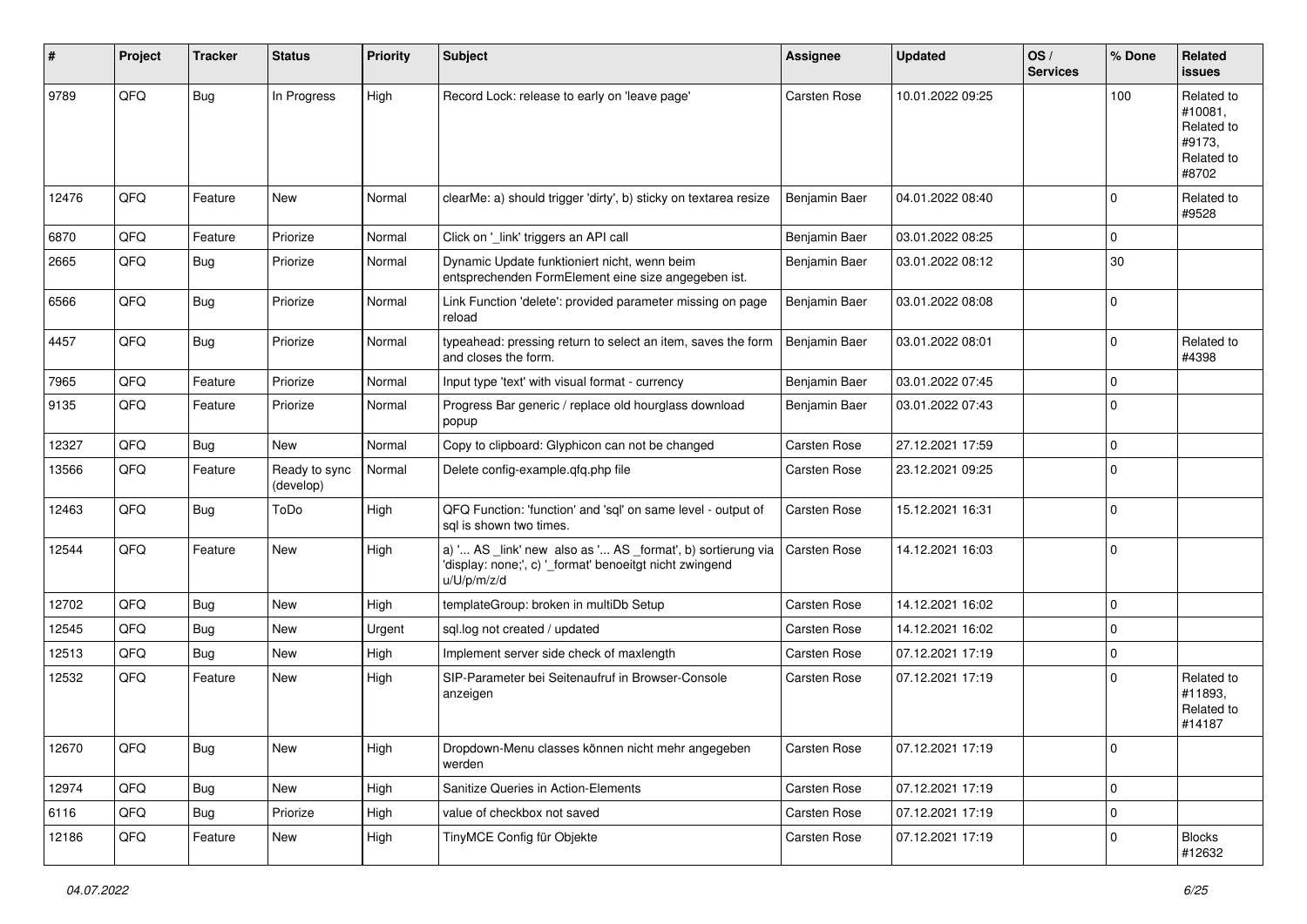| #     | Project | <b>Tracker</b> | <b>Status</b>     | <b>Priority</b> | Subject                                                                                                  | Assignee            | <b>Updated</b>   | OS/<br><b>Services</b> | % Done              | <b>Related</b><br><b>issues</b>                                         |
|-------|---------|----------------|-------------------|-----------------|----------------------------------------------------------------------------------------------------------|---------------------|------------------|------------------------|---------------------|-------------------------------------------------------------------------|
| 10114 | QFQ     | Feature        | New               | High            | Symbol (Link): 'G:' (Glyphicon) replaced by 'i:' (icon)                                                  |                     | 07.12.2021 17:19 |                        | 0                   | Related to<br>#3797,<br>Related to<br>#4194                             |
| 9834  | QFQ     | <b>Bug</b>     | Priorize          | Normal          | Input elements with tag 'disabled' are missing on<br>form-submit: server option 'processReadOnly' broken | Carsten Rose        | 07.12.2021 16:43 |                        | $\Omega$            | Related to<br>#9691,<br>Related to<br>#5305, Has<br>duplicate<br>#12331 |
| 11702 | QFQ     | Feature        | New               | Normal          | HTML Special Char makes no sense for 'allbut' if '&' is<br>forbidden                                     | <b>Carsten Rose</b> | 07.12.2021 16:35 |                        | $\Omega$            | Related to<br>#5112,<br>Related to<br>#14320                            |
| 8082  | QFQ     | Feature        | Priorize          | High            | Contact form without saving record                                                                       | <b>Carsten Rose</b> | 07.12.2021 15:20 |                        | $\mathbf 0$         | Related to<br>#8587,<br><b>Blocks</b><br>#11850                         |
| 13354 | QFQ     | Feature        | <b>New</b>        | Normal          | Using Websocket in QFQ                                                                                   | <b>Carsten Rose</b> | 10.11.2021 15:47 |                        | $\mathbf 0$         |                                                                         |
| 13330 | QFQ     | Feature        | In Progress       | Normal          | Multi Form: Upload                                                                                       | <b>Carsten Rose</b> | 07.11.2021 12:40 |                        | 50                  | Related to<br>#9706                                                     |
| 9013  | QFQ     | <b>Bug</b>     | New               | Normal          | Error in Twig template not handled                                                                       | <b>Carsten Rose</b> | 20.10.2021 13:43 |                        | 0                   |                                                                         |
| 12337 | QFQ     | Feature        | Some day<br>maybe | Normal          | Database.php: better caching                                                                             | Carsten Rose        | 16.09.2021 15:10 |                        | $\Omega$            |                                                                         |
| 10716 | QFQ     | Feature        | Some day<br>maybe | Normal          | Business Logic mit Externen Skripten                                                                     | <b>Carsten Rose</b> | 16.09.2021 15:10 |                        | $\mathbf{0}$        | Related to<br>#10713,<br>Related to<br>#8217                            |
| 11217 | QFQ     | Feature        | Some day<br>maybe | Normal          | <b>Extend Script Functionality</b>                                                                       | Carsten Rose        | 16.09.2021 15:10 |                        | $\mathbf{0}$        |                                                                         |
| 11322 | QFQ     | Feature        | Some day<br>maybe | Normal          | Form Element JSON - (multiline parameter field)                                                          | <b>Carsten Rose</b> | 16.09.2021 15:10 |                        | 0                   |                                                                         |
| 11323 | QFQ     | Feature        | Some day<br>maybe | Normal          | Report Frontend Editor Modal + Codemirror                                                                | <b>Carsten Rose</b> | 16.09.2021 15:10 |                        | 0                   | Related to<br>#11036                                                    |
| 12315 | QFQ     | Feature        | Some day<br>maybe | Normal          | Form History (Diffs) / Backups                                                                           | Carsten Rose        | 16.09.2021 15:10 |                        | 0                   |                                                                         |
| 8101  | QFQ     | Feature        | Some day<br>maybe | Normal          | Password hash: support further hashing methods                                                           | Carsten Rose        | 16.09.2021 15:10 |                        | $\mathbf 0$         |                                                                         |
| 8520  | QFQ     | Feature        | Some day<br>maybe | Normal          | Bring QFQ to Composer                                                                                    | Carsten Rose        | 16.09.2021 15:10 |                        | $\mathsf{O}\xspace$ |                                                                         |
| 8586  | QFQ     | Feature        | Some day<br>maybe | Normal          | QFQ: Enhance Error message for 'record not found'                                                        | Carsten Rose        | 16.09.2021 15:10 |                        | $\mathbf 0$         |                                                                         |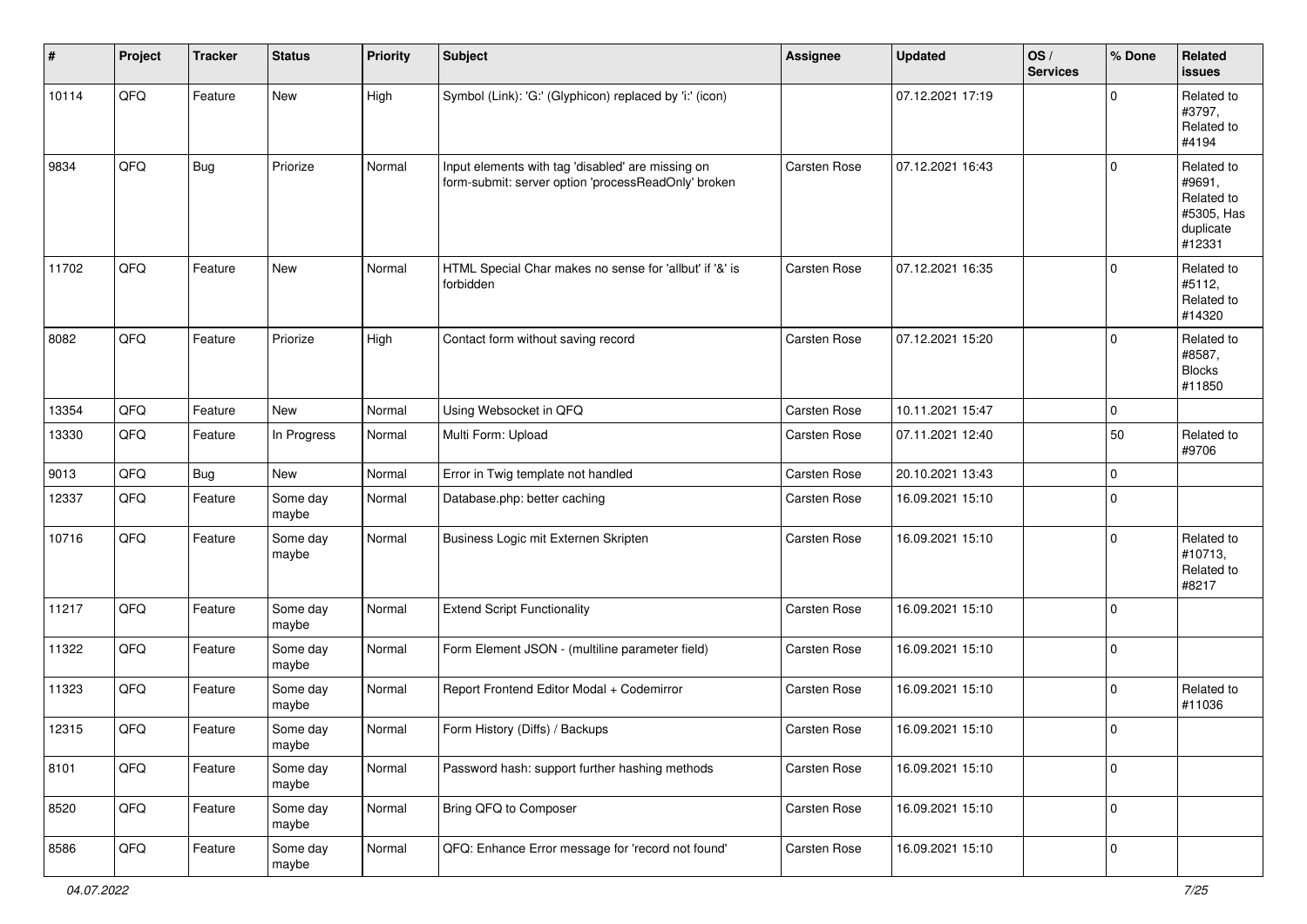| #     | Project | <b>Tracker</b> | <b>Status</b>     | <b>Priority</b> | <b>Subject</b>                                                          | <b>Assignee</b>     | <b>Updated</b>   | OS/<br><b>Services</b> | % Done         | Related<br><b>issues</b>                      |
|-------|---------|----------------|-------------------|-----------------|-------------------------------------------------------------------------|---------------------|------------------|------------------------|----------------|-----------------------------------------------|
| 10095 | QFQ     | Feature        | Some day<br>maybe | Normal          | Generic Gitlab Integration into QFQ                                     | Carsten Rose        | 16.09.2021 15:10 |                        | $\Omega$       |                                               |
| 7452  | QFQ     | Feature        | Some day<br>maybe | Normal          | automate deployment new QFQ version                                     | <b>Carsten Rose</b> | 16.09.2021 15:10 |                        | $\mathbf 0$    |                                               |
| 7453  | QFQ     | Feature        | Some day<br>maybe | Normal          | import / export forms QFQ                                               | Carsten Rose        | 16.09.2021 15:10 |                        | $\Omega$       |                                               |
| 7456  | QFQ     | <b>Bug</b>     | Some day<br>maybe | Low             | Todos in Code: solve or make ticket                                     | <b>Carsten Rose</b> | 16.09.2021 15:10 |                        | $\Omega$       |                                               |
| 10116 | QFQ     | Feature        | Some day<br>maybe | Normal          | TypeAhead: Tag - show inside 'input' element                            | <b>Carsten Rose</b> | 16.09.2021 15:09 |                        | $\mathbf 0$    |                                               |
| 10745 | QFQ     | Feature        | Some day<br>maybe | Normal          | <b>Tablesorter Excel Export</b>                                         | Carsten Rose        | 16.09.2021 15:09 |                        | $\mathbf 0$    |                                               |
| 11036 | QFQ     | Feature        | Some day<br>maybe | Normal          | inline report editor permissions                                        | <b>Carsten Rose</b> | 16.09.2021 15:09 |                        | $\overline{0}$ | Related to<br>#11323                          |
| 12325 | QFQ     | <b>Bug</b>     | Priorize          | Normal          | MultiDB form.dbIndex not working for report syntax                      | <b>Carsten Rose</b> | 07.09.2021 13:37 |                        | $\mathbf 0$    | Related to<br>#12145,<br>Related to<br>#12314 |
| 11980 | QFQ     | Feature        | In Progress       | Normal          | protected verzeichnis MUSS geschützt werden                             | Carsten Rose        | 07.09.2021 13:30 |                        | $\overline{0}$ |                                               |
| 10793 | QFQ     | Feature        | In Progress       | Normal          | Update NPM Packages                                                     | Carsten Rose        | 07.09.2021 13:25 |                        | 30             |                                               |
| 10661 | QFQ     | Bug            | In Progress       | Normal          | Typo3 Warnungen                                                         | Carsten Rose        | 07.09.2021 13:23 |                        | $\mathbf 0$    | Related to<br>#12440                          |
| 4445  | QFQ     | Feature        | Some day<br>maybe | Normal          | template group: Option to simulate fieldset                             |                     | 28.06.2021 14:11 |                        | $\Omega$       |                                               |
| 9669  | QFQ     | Bug            | Some day<br>maybe | Normal          | Checkbox / Template Group: radio/checkbox visible broken<br>after 'add' | Carsten Rose        | 16.06.2021 13:47 |                        | $\mathbf 0$    | Related to<br>#8091                           |
| 8204  | QFQ     | Feature        | Priorize          | High            | Position 'required mark'                                                | Carsten Rose        | 16.06.2021 13:44 |                        | $\mathsf 0$    |                                               |
| 5305  | QFQ     | <b>Bug</b>     | New               | Normal          | Upload FormElement: nicht disabled by readonly Form                     | Carsten Rose        | 16.06.2021 13:43 |                        | $\Omega$       | Related to<br>#9347,<br>Related to<br>#9834   |
| 12679 | QFQ     | Feature        | New               | Normal          | tablesorter: custom column width                                        | Carsten Rose        | 16.06.2021 11:10 |                        | 0              |                                               |
| 9121  | QFQ     | Bug            | Priorize          | High            | sip links have r and dblndexData set                                    | Carsten Rose        | 12.06.2021 10:41 |                        | $\Omega$       |                                               |
| 9347  | QFQ     | <b>Bug</b>     | New               | High            | FE.type=upload with dynamic show/hidden: required not<br>detected       | Carsten Rose        | 12.06.2021 10:40 |                        | $\Omega$       | Related to<br>#5305,<br>Related to<br>#12398  |
| 11460 | QFQ     | Feature        | <b>New</b>        | Normal          | Easier creation of changelog: gitchangelog                              | Carsten Rose        | 12.06.2021 10:20 |                        | $\mathbf 0$    | Related to<br>#13467                          |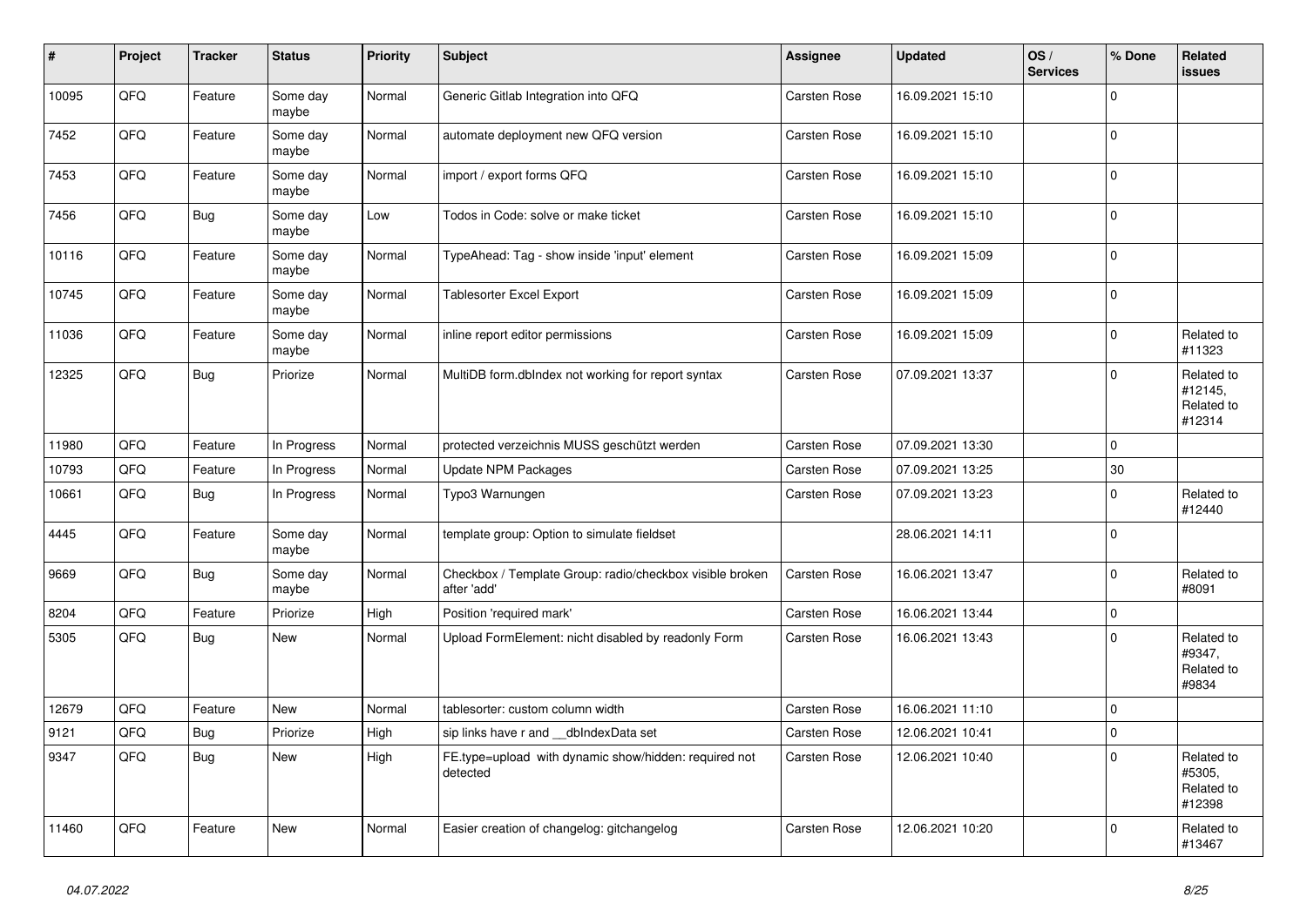| $\sharp$ | Project | <b>Tracker</b> | <b>Status</b> | <b>Priority</b> | <b>Subject</b>                                                                                                 | Assignee            | <b>Updated</b>   | OS/<br><b>Services</b> | % Done       | Related<br><b>issues</b>                                               |
|----------|---------|----------------|---------------|-----------------|----------------------------------------------------------------------------------------------------------------|---------------------|------------------|------------------------|--------------|------------------------------------------------------------------------|
| 6261     | QFQ     | Feature        | New           | Normal          | Persistent SIP                                                                                                 | Carsten Rose        | 12.06.2021 09:07 |                        | $\Omega$     | Related to<br>#10819                                                   |
| 6723     | QFQ     | Feature        | New           | Normal          | Report QFQ Installation and Version                                                                            | <b>Carsten Rose</b> | 12.06.2021 09:07 |                        | $\mathbf 0$  |                                                                        |
| 9348     | QFQ     | Feature        | New           | Normal          | defaultThumbnailSize: pre render thumbnails                                                                    | <b>Carsten Rose</b> | 12.06.2021 09:05 |                        | $\mathbf 0$  |                                                                        |
| 9346     | QFQ     | Feature        | Priorize      | Normal          | beforeSave: check if an upload is given                                                                        | Carsten Rose        | 11.06.2021 21:18 |                        | $\mathbf 0$  |                                                                        |
| 7890     | QFQ     | Bug            | New           | Normal          | FormElement 'required': extraButtonInfo not aligned                                                            | <b>Carsten Rose</b> | 11.06.2021 21:17 |                        | $\mathbf 0$  | Related to<br>#11517                                                   |
| 9531     | QFQ     | Bug            | New           | High            | FE File: Dynamic Update / modeSql / required detected<br>even it not set                                       | <b>Carsten Rose</b> | 11.06.2021 20:32 |                        | $\mathbf 0$  | Related to<br>#12398                                                   |
| 12632    | QFQ     | Feature        | New           | Normal          | TinyMCE: Prepare CSS classes for images                                                                        | Carsten Rose        | 04.06.2021 14:35 |                        | 100          | Blocked by<br>#12186                                                   |
| 11893    | QFQ     | Feature        | New           | High            | Broken SIP: a) only report one time, b) only report in main<br>column                                          | <b>Carsten Rose</b> | 12.05.2021 12:13 |                        | $\Omega$     | Related to<br>#12532,<br>Related to<br>#14187                          |
| 10012    | QFQ     | Feature        | Priorize      | Normal          | redirectAllMailTo: {{beEmail:T}}                                                                               | Carsten Rose        | 08.05.2021 09:54 |                        | $\mathbf 0$  | Related to<br>#12412,<br>Related to<br>#12413.<br>Related to<br>#10011 |
| 10011    | QFQ     | Feature        | Priorize      | Normal          | Offer new STORE_TYPO3 Variable 'beUser', 'beEmail'                                                             | Carsten Rose        | 08.05.2021 09:51 |                        | $\Omega$     | Related to<br>#10012,<br>Related to<br>#12511                          |
| 12412    | QFQ     | Feature        | New           | Normal          | Action/Escape qualifier 'e' (empty), '0': if given, an empty<br>string (or '0') will be treated as 'not found' | Carsten Rose        | 08.05.2021 09:40 |                        | $\Omega$     | Related to<br>#12413,<br>Related to<br>#10012                          |
| 12439    | QFQ     | Feature        | In Progress   | Normal          | TinyMCE Paste from Word & Character Count/Limit                                                                | <b>Carsten Rose</b> | 05.05.2021 22:15 |                        | $\mathbf 0$  |                                                                        |
| 9668     | QFQ     | Feature        | Priorize      | Normal          | Form.mode: rename 'hidden' to 'hide'                                                                           | Carsten Rose        | 05.05.2021 22:14 |                        | $\Omega$     | Related to<br>#6437                                                    |
| 8044     | QFQ     | Feature        | Priorize      | Normal          | Transaction: a) Form, b) Report                                                                                | Carsten Rose        | 05.05.2021 22:14 |                        | $\mathbf 0$  | Related to<br>#8043                                                    |
| 3867     | QFG     | Feature        | Priorize      | Normal          | Readonly Formular: Template Groups add/delete<br>ausbeldnen                                                    | Carsten Rose        | 05.05.2021 22:12 |                        | 0            |                                                                        |
| 8963     | QFQ     | Feature        | Priorize      | Normal          | Setting values in a store: flexible way                                                                        | Carsten Rose        | 05.05.2021 22:10 |                        | $\mathbf{0}$ | Related to<br>#8975                                                    |
| 9394     | QFQ     | Feature        | Priorize      | Normal          | REST: allow for non numerical ids in get requests                                                              | Carsten Rose        | 05.05.2021 22:10 |                        | $\mathbf 0$  |                                                                        |
| 11320    | QFQ     | Feature        | Priorize      | Normal          | Typo3 Version 10 support                                                                                       | Carsten Rose        | 05.05.2021 22:09 |                        | $\mathsf 0$  |                                                                        |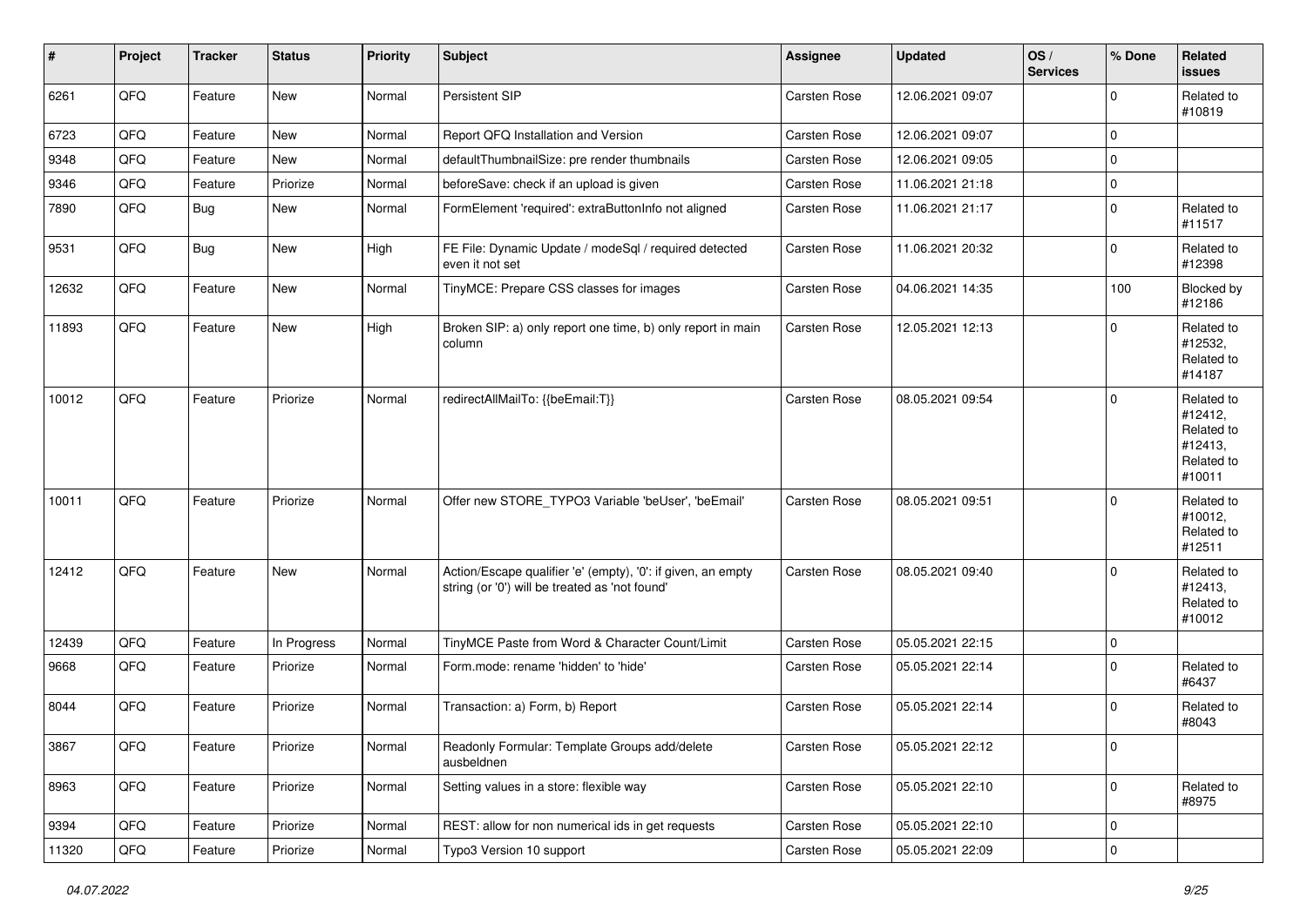| #     | Project | <b>Tracker</b> | <b>Status</b>     | <b>Priority</b> | <b>Subject</b>                                                                               | Assignee            | <b>Updated</b>   | OS/<br><b>Services</b> | % Done         | Related<br><b>issues</b>                    |
|-------|---------|----------------|-------------------|-----------------|----------------------------------------------------------------------------------------------|---------------------|------------------|------------------------|----------------|---------------------------------------------|
| 12503 | QFQ     | Feature        | Priorize          | Normal          | Detect dangerous UPDATE statement with missing WHERE                                         | Carsten Rose        | 05.05.2021 22:09 |                        | $\Omega$       |                                             |
| 12504 | QFQ     | Feature        | Priorize          | Normal          | sgl.log: report fe.id                                                                        | Carsten Rose        | 05.05.2021 22:09 |                        | $\Omega$       |                                             |
| 12465 | QFQ     | Feature        | New               | Normal          | QFQ Function: use in FE to fill StoreRecord                                                  | Carsten Rose        | 05.05.2021 21:58 |                        | 0              |                                             |
| 9173  | QFQ     | Bug            | Priorize          | Urgent          | Stale Record Lock: Firefox                                                                   | <b>Carsten Rose</b> | 03.05.2021 21:14 |                        | 0              | Related to<br>#9789                         |
| 9517  | QFQ     | Feature        | In Progress       | High            | Input multiple tags with typeahead                                                           | <b>Carsten Rose</b> | 03.05.2021 21:14 |                        | 40             | Related to<br>#10150                        |
| 9534  | QFQ     | Bug            | Priorize          | Urgent          | FE.type=upload: 'Unknown Mode: ID"                                                           | Carsten Rose        | 03.05.2021 21:14 |                        | 0              | Related to<br>#9532                         |
| 9548  | QFQ     | Feature        | Feedback          | High            | FormElement: Pattern mismatch - optional report only on<br>focus lost                        | Benjamin Baer       | 03.05.2021 21:14 |                        | $\Omega$       |                                             |
| 7850  | QFQ     | Feature        | <b>New</b>        | High            | Upload records: non 'pathFileName' column                                                    | Carsten Rose        | 03.05.2021 21:14 |                        | 0              |                                             |
| 7899  | QFQ     | <b>Bug</b>     | <b>New</b>        | High            | Fe.type=password / retype / required: always complain<br>about missing value                 | <b>Carsten Rose</b> | 03.05.2021 21:14 |                        | $\Omega$       |                                             |
| 8083  | QFQ     | Bug            | <b>New</b>        | High            | FormEditor: primary table list does not respect<br>'indexDb={{indexData:Y}}'                 | Carsten Rose        | 03.05.2021 21:14 |                        | $\Omega$       | Has duplicate<br>#6678                      |
| 8431  | QFQ     | Bug            | <b>New</b>        | High            | autocron.php with wrong path                                                                 | <b>Carsten Rose</b> | 03.05.2021 21:14 |                        | 0              |                                             |
| 8668  | QFQ     | Bug            | <b>New</b>        | High            | Pill disabled: dyamic mode 'hidden' not respected - FE is still<br>required                  | <b>Carsten Rose</b> | 03.05.2021 21:14 |                        | $\Omega$       |                                             |
| 8962  | QFQ     | Feature        | <b>New</b>        | High            | allow for form fields with identical names                                                   | Carsten Rose        | 03.05.2021 21:14 |                        | $\Omega$       |                                             |
| 3967  | QFQ     | Feature        | Some day<br>maybe | High            | Report: Checkbox, Radio, Dropdown, Input welches ohne<br>Submit funktioniert - 'Inline-Form' | <b>Carsten Rose</b> | 03.05.2021 21:14 |                        | $\overline{0}$ |                                             |
| 3990  | QFQ     | Feature        | Some day<br>maybe | High            | custom class definition: add space automatically                                             | <b>Carsten Rose</b> | 03.05.2021 21:14 |                        | 0              |                                             |
| 4258  | QFQ     | Feature        | Some day<br>maybe | High            | <b>System Defaults: Forms</b>                                                                | Carsten Rose        | 03.05.2021 21:14 |                        | $\Omega$       |                                             |
| 4279  | QFQ     | Bug            | Some day<br>maybe | High            | config.linkVars lost                                                                         | Carsten Rose        | 03.05.2021 21:14 |                        | 0              |                                             |
| 5221  | QFQ     | Bug            | <b>New</b>        | High            | Download Dialog: Bleibt stehen in FF wenn Datei<br>automatisch gespeichert wird.             | Carsten Rose        | 03.05.2021 21:14 |                        | 0              |                                             |
| 5459  | QFQ     | Bug            | <b>New</b>        | High            | Multi DB: spread system tables between 'QFQ' and<br>'Data'-DB                                | Carsten Rose        | 03.05.2021 21:14 |                        | 0              | Related to<br>#4720                         |
| 5715  | QFQ     | Feature        | <b>New</b>        | High            | PDF Caching                                                                                  | <b>Carsten Rose</b> | 03.05.2021 21:14 |                        | $\Omega$       | Related to<br>#5851,<br>Related to<br>#6357 |
| 7650  | QFQ     | Bug            | <b>New</b>        | High            | Optional do not show 'required' sign on FormElement                                          | <b>Carsten Rose</b> | 03.05.2021 21:14 |                        | 0              |                                             |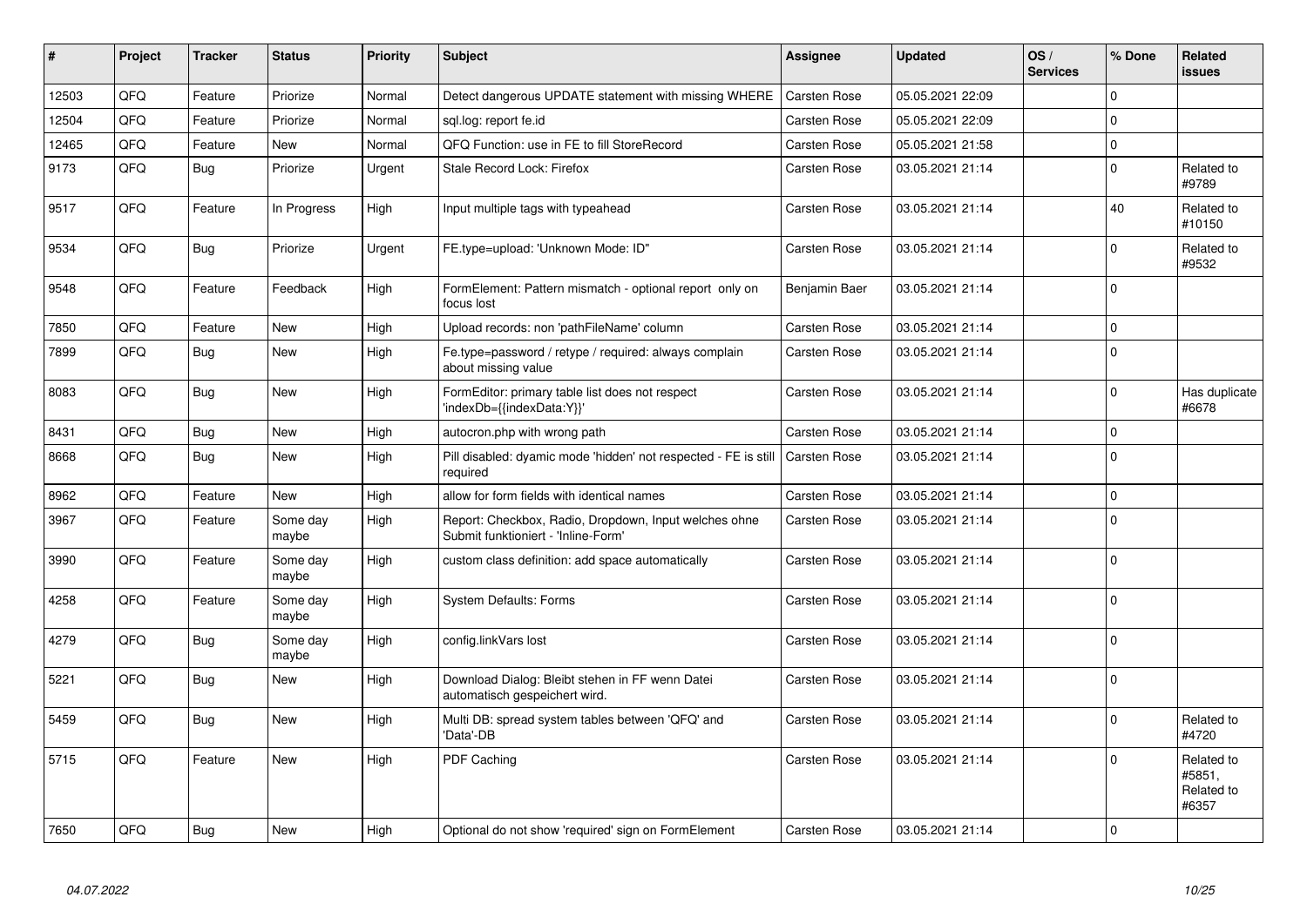| #     | Project | <b>Tracker</b> | <b>Status</b>     | <b>Priority</b> | Subject                                                                                                | Assignee                                               | <b>Updated</b>   | OS/<br><b>Services</b> | % Done         | <b>Related</b><br><b>issues</b>              |                      |
|-------|---------|----------------|-------------------|-----------------|--------------------------------------------------------------------------------------------------------|--------------------------------------------------------|------------------|------------------------|----------------|----------------------------------------------|----------------------|
| 3061  | QFQ     | <b>Bug</b>     | Some day<br>maybe | High            | winstitute: mysql connection durcheinander - nmhp17<br>(ag7)/QFQ arbeitet mit DB/Tabellen von biostat. | Carsten Rose                                           | 03.05.2021 21:14 |                        | $\Omega$       |                                              |                      |
| 3109  | QFQ     | Bug            | Some day<br>maybe | High            | RealUrl: Links werden nicht korrekt gerendert                                                          | Carsten Rose                                           | 03.05.2021 21:14 |                        | $\Omega$       |                                              |                      |
| 3570  | QFQ     | <b>Bug</b>     | Some day<br>maybe | High            | Formular mit prmitnew permitEdit=Always wird nicht<br>aufgerufen (ist leer)                            | <b>Carsten Rose</b>                                    | 03.05.2021 21:14 |                        | $\Omega$       |                                              |                      |
| 3727  | QFQ     | Feature        | <b>New</b>        | High            | Security: Session Hijacking erschweren                                                                 | Carsten Rose                                           | 03.05.2021 21:14 |                        | $\overline{0}$ |                                              |                      |
| 3848  | QFQ     | Feature        | Some day<br>maybe | High            | Antivirus check fuer Upload files in qfq?                                                              | <b>Carsten Rose</b>                                    | 03.05.2021 21:14 |                        | $\overline{0}$ | Related to<br>#4131                          |                      |
| 880   | QFQ     | Feature        | Some day<br>maybe | Urgent          | Security: PHP, SQL Injection, XSS                                                                      |                                                        | 03.05.2021 21:14 |                        | $\overline{0}$ | Related to<br>#14320                         |                      |
| 12468 | QFQ     | Bug            | <b>New</b>        | Urgent          | Form: update Form.title after save                                                                     | Carsten Rose                                           | 03.05.2021 21:12 |                        | 0              |                                              |                      |
| 11057 | QFQ     | Bug            | <b>New</b>        | High            | Checkboxes ohne span.checkmark im Report werden<br>ausgeblendet                                        | Benjamin Baer                                          | 03.05.2021 21:12 |                        | $\mathbf 0$    | Related to<br>#11039                         |                      |
| 11237 | QFQ     | <b>Bug</b>     | <b>New</b>        | High            | Radiobutton / parameter.buttonClass= btn-default - kein dirty<br>Trigger                               | Benjamin Baer                                          | 03.05.2021 21:12 |                        | $\Omega$       | Related to<br>#10766                         |                      |
| 11850 | QFQ     | Feature        | <b>New</b>        | Urgent          | Wizard Form: basierend auf einer Tabelle eine Form<br>anlegen.                                         |                                                        | 03.05.2021 21:12 |                        | 0              | Blocked by<br>#8082                          |                      |
| 10081 | QFQ     | Bug            | <b>New</b>        | High            | Stale record lock after 'forbidden' character                                                          | <b>Carsten Rose</b>                                    | 03.05.2021 21:12 |                        | 0              | Related to<br>#10082,<br>Related to<br>#9789 |                      |
| 10506 | QFQ     | Bug            | <b>New</b>        | High            | Template Group broken on MultiDB instance                                                              | Carsten Rose                                           | 03.05.2021 21:12 |                        | $\overline{0}$ | Related to<br>#10505                         |                      |
| 10508 | QFQ     | Bug            | <b>New</b>        | High            | Multi Form broken on Multi DB Instance                                                                 | Carsten Rose                                           | 03.05.2021 21:12 |                        | 0              |                                              |                      |
| 10640 | QFQ     | Bug            | <b>New</b>        | High            | TypeAhead Tag: FE editierbar trotz readOnly                                                            | Carsten Rose                                           | 03.05.2021 21:12 |                        | $\Omega$       | Related to<br>#7795                          |                      |
| 10766 | QFQ     | Bug            | <b>New</b>        | High            | Radiobutton / parameter.buttonClass=btn-default: dynamic<br>update                                     |                                                        | 03.05.2021 21:12 |                        | $\Omega$       | Related to<br>#11237                         |                      |
| 10345 | QFQ     | Feature        | <b>New</b>        | Normal          | Templates - Patterns QFQ Style                                                                         |                                                        | 03.05.2021 21:01 |                        | 0              | Related to<br>#10713                         |                      |
| 12119 | QFQ     | Feature        | <b>New</b>        | Normal          | AS paged: error message missing if there ist no 'r' argument.                                          | Carsten Rose                                           | 03.05.2021 20:51 |                        | 0              |                                              |                      |
| 12163 | QFQ     | Feature        | <b>New</b>        | Normal          | Checkbox: table wrap                                                                                   | Carsten Rose                                           | 03.05.2021 20:51 |                        | $\Omega$       |                                              |                      |
| 11667 | QFQ     | Bug            | <b>New</b>        | Normal          | MySQL mariadb-server-10.3: Incorrect datetime value                                                    | Carsten Rose                                           | 03.05.2021 20:48 |                        | 0              |                                              |                      |
| 11668 | QFQ     | Bug            | <b>New</b>        | Normal          | Play function.sql - problem with mysql                                                                 | Carsten Rose                                           | 03.05.2021 20:48 |                        | $\Omega$       |                                              |                      |
| 11955 | QFQ     | Feature        | New               | Normal          | subrecord: new title option to set <th> attributes - e.g. to<br/>customize tablesorter options.</th>   | attributes - e.g. to<br>customize tablesorter options. | Carsten Rose     | 03.05.2021 20:47       |                | $\overline{0}$                               | Related to<br>#11775 |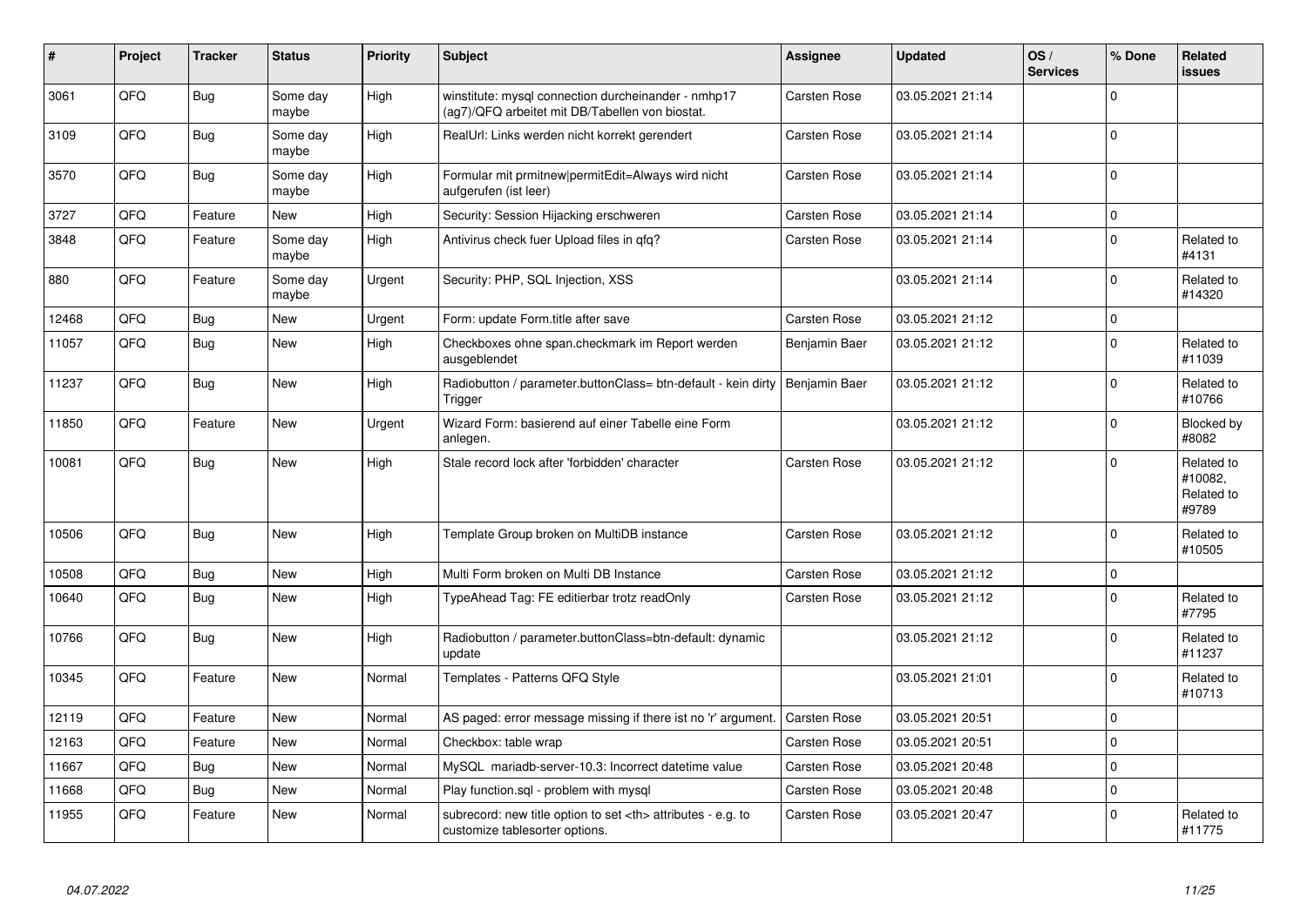| #     | Project | <b>Tracker</b> | <b>Status</b>     | <b>Priority</b> | <b>Subject</b>                                                                                             | <b>Assignee</b>     | <b>Updated</b>   | OS/<br><b>Services</b> | % Done   | Related<br><b>issues</b>                      |
|-------|---------|----------------|-------------------|-----------------|------------------------------------------------------------------------------------------------------------|---------------------|------------------|------------------------|----------|-----------------------------------------------|
| 11747 | QFQ     | Feature        | New               | Normal          | Maintenance Page with Redirect                                                                             | Carsten Rose        | 03.05.2021 20:47 |                        | $\Omega$ | Related to<br>#11741                          |
| 4194  | QFQ     | Feature        | In Progress       | Normal          | Bootstrap 4 ist jetzt offiziel                                                                             |                     | 03.05.2021 20:47 |                        | $\Omega$ | Related to<br>#10114                          |
| 12269 | QFQ     | Feature        | New               | Normal          | 2FA - Login                                                                                                | <b>Carsten Rose</b> | 03.05.2021 20:45 |                        | $\Omega$ |                                               |
| 12400 | QFQ     | Feature        | New               | Normal          | Tutorial ist in QFQ Doku, Wird in der Suche gefunden, es<br>gibt aber kein Menupunkt - Inhalt ueberpruefen | <b>Carsten Rose</b> | 03.05.2021 20:45 |                        | $\Omega$ |                                               |
| 12413 | QFQ     | Feature        | <b>New</b>        | Normal          | STORE_TYPO3: enhance for {{be_users.email:T}},<br>{{fe_users.email:T}}                                     | <b>Carsten Rose</b> | 03.05.2021 20:45 |                        | $\Omega$ | Related to<br>#12412,<br>Related to<br>#10012 |
| 12474 | QFQ     | Feature        | <b>New</b>        | Normal          | Check BaseConfigURL if it is given and the the last char is '/'                                            | <b>Carsten Rose</b> | 03.05.2021 20:45 |                        | 0        |                                               |
| 12477 | QFQ     | Feature        | New               | Normal          | Support for refactoring: Form, FormElement, diverse<br>Tabellen/Spalten, tt-content Records                | Carsten Rose        | 03.05.2021 20:45 |                        | $\Omega$ |                                               |
| 12480 | QFQ     | Feature        | <b>New</b>        | Normal          | If QFQ upgrade is running, block further request                                                           | Carsten Rose        | 03.05.2021 20:45 |                        | 0        |                                               |
| 12109 | QFQ     | Feature        | New               | Normal          | Donwload Link: Plain, SIP, Persistent Link, Peristent SIP -<br>new notation                                | Carsten Rose        | 03.05.2021 20:45 |                        | 0        | Related to<br>#12085                          |
| 12162 | QFQ     | Feature        | New               | Normal          | FE.type=sendmail: personalized mailing (several mails) via<br>template                                     | Carsten Rose        | 03.05.2021 20:45 |                        | 0        |                                               |
| 12156 | QFQ     | Feature        | <b>New</b>        | Normal          | Form: Optional disable 'leave page'                                                                        |                     | 03.05.2021 20:45 |                        | 0        |                                               |
| 7278  | QFQ     | Feature        | Some day<br>maybe | Normal          | Form: Wert vordefinieren der immer gesetzt wird                                                            |                     | 02.05.2021 09:27 |                        | $\Omega$ |                                               |
| 12135 | QFQ     | Feature        | <b>New</b>        | Normal          | Subrecord: Notiz                                                                                           |                     | 24.04.2021 16:58 |                        | 0        |                                               |
| 12330 | QFQ     | Feature        | New               | Normal          | Copy to input field / text area / TinyMCE                                                                  | Carsten Rose        | 07.04.2021 09:01 |                        | 0        |                                               |
| 10080 | QFQ     | Feature        | New               | Normal          | Popup on 'save' / 'close': configure dialog (answer<br>yes/no/cancle/)                                     | <b>Carsten Rose</b> | 28.03.2021 20:52 |                        | $\Omega$ | Is duplicate of<br>#12262                     |
| 11347 | QFQ     | Bug            | Feedback          | Normal          | If Bedingungen funktionieren nicht korrekt                                                                 | Christoph Fuchs     | 21.03.2021 20:37 |                        | $\Omega$ |                                               |
| 12187 | QFQ     | Bug            | New               | Normal          | Trigger FormAsFile() via Report: probably problem with multi<br>DB setup                                   | Carsten Rose        | 20.03.2021 21:20 |                        | 0        |                                               |
| 10714 | QFQ     | Feature        | <b>New</b>        | Normal          | multi Table Form                                                                                           | <b>Carsten Rose</b> | 16.03.2021 18:44 |                        | 0        |                                               |
| 8217  | QFQ     | Feature        | New               | Normal          | if-elseif-else construct                                                                                   | Carsten Rose        | 16.03.2021 18:41 |                        | 0        | Related to<br>#10716                          |
| 11516 | QFQ     | Feature        | New               | Normal          | Multi Page Form (Previous/Next Buttons)                                                                    | Carsten Rose        | 16.03.2021 17:52 |                        | 0        |                                               |
| 12146 | QFQ     | Feature        | New               | Normal          | Autocron Job: Anzeigen wann der naechste Job ausgefuehrt<br>wird, resp das er nicht ausgefuehrt wird       | Carsten Rose        | 15.03.2021 15:23 |                        | 0        |                                               |
| 12133 | QFQ     | Bug            | New               | Normal          | NPM, phpSpreadSheet aktualisieren                                                                          | Carsten Rose        | 15.03.2021 09:04 |                        | 0        |                                               |
| 8187  | QFQ     | Feature        | New               | Normal          | Subrecord: enable/hide new button - make new/edit/delete<br>customizeable.                                 | Carsten Rose        | 06.03.2021 18:44 |                        | 0        | Related to<br>#11326                          |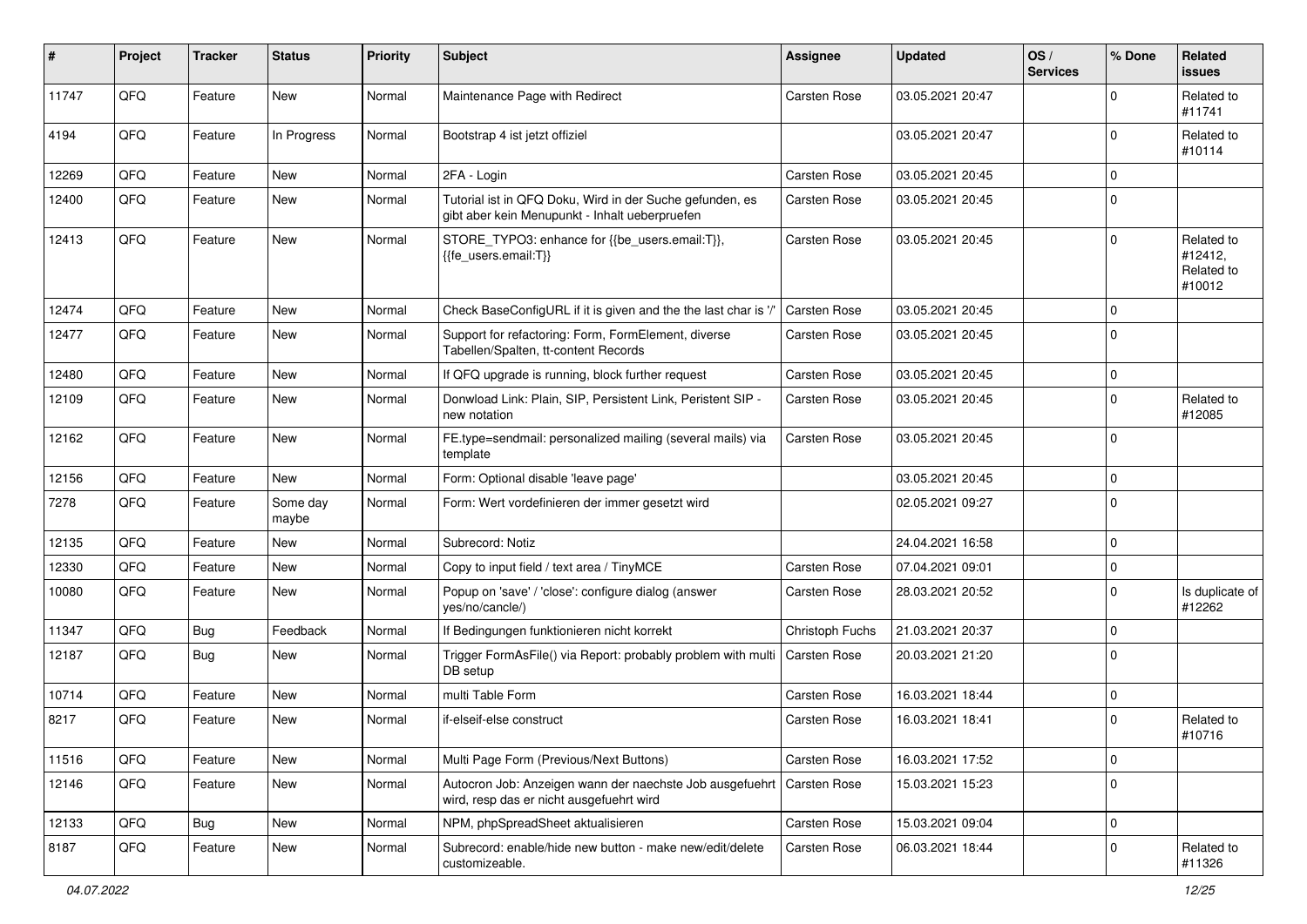| ∦     | Project | <b>Tracker</b> | <b>Status</b>     | <b>Priority</b> | <b>Subject</b>                                                                     | <b>Assignee</b>     | <b>Updated</b>   | OS/<br><b>Services</b> | % Done   | <b>Related</b><br><b>issues</b> |
|-------|---------|----------------|-------------------|-----------------|------------------------------------------------------------------------------------|---------------------|------------------|------------------------|----------|---------------------------------|
| 12045 | QFQ     | Bug            | <b>New</b>        | Normal          | templateGroup afterSave FE: Aufruf ohne<br>sglHonorFormElements funktioniert nicht | <b>Carsten Rose</b> | 18.02.2021 16:33 |                        | $\Omega$ |                                 |
| 12040 | OFQ     | Bug            | <b>New</b>        | Normal          | FE Mode 'hidden' für zwei FEs auf einer Zeile                                      | <b>Carsten Rose</b> | 18.02.2021 10:13 |                        | $\Omega$ |                                 |
| 12039 | QFQ     | Feature        | New               | Normal          | Missing htmlSpecialChar() in pre processing on form submit                         |                     | 18.02.2021 00:09 |                        | $\Omega$ | Related to<br>#14320            |
| 12024 | QFQ     | Feature        | <b>New</b>        | Normal          | Excel Export: text columns by default decode<br>htmlspeciachar()                   | Carsten Rose        | 17.02.2021 23:55 |                        | 0        | Related to<br>#12022            |
| 12038 | QFQ     | Feature        | <b>New</b>        | Normal          | a) STORE_VAR: filenameOnlyStripUniq, b) SP:<br>QSTRIPUNIQ()                        |                     | 17.02.2021 23:55 |                        | 0        |                                 |
| 12023 | QFQ     | Feature        | <b>New</b>        | Normal          | MySQL Stored Precdure: QDECODESPECIALCHAR()                                        | <b>Carsten Rose</b> | 16.02.2021 11:16 |                        | $\Omega$ | Related to<br>#12022            |
| 9958  | QFQ     | Bug            | Priorize          | Normal          | Broken subrecord query: no error message                                           | <b>Carsten Rose</b> | 05.02.2021 15:15 |                        | 0        |                                 |
| 7229  | QFQ     | Feature        | Some day<br>maybe | Normal          | New FormElement.type: Button                                                       |                     | 01.02.2021 12:32 |                        | 0        |                                 |
| 3880  | QFQ     | Feature        | Some day<br>maybe | Normal          | Form 'Form': anlegen einer Tabelle                                                 |                     | 14.01.2021 10:12 |                        | $\Omega$ |                                 |
| 9281  | QFQ     | Bug            | Some day<br>maybe | Normal          | Allow STRICT TRANS TABLES                                                          | <b>Carsten Rose</b> | 02.01.2021 18:43 |                        | 0        |                                 |
| 9126  | QFQ     | Bug            | Some day<br>maybe | Normal          | hidden Form elements are present in page source                                    |                     | 02.01.2021 18:41 |                        | 0        |                                 |
| 5695  | QFQ     | Feature        | In Progress       | Normal          | Multiform                                                                          | <b>Carsten Rose</b> | 02.01.2021 18:38 |                        | 0        |                                 |
| 11775 | QFQ     | Feature        | <b>New</b>        | Normal          | Subrecord Tooltip pro Feld                                                         | <b>Carsten Rose</b> | 18.12.2020 15:22 |                        | 0        | Related to<br>#11955            |
| 11752 | QFQ     | Bug            | <b>New</b>        | Normal          | checkbox renders multiple input elements with same name                            | <b>Carsten Rose</b> | 17.12.2020 14:58 |                        | $\Omega$ | Related to<br>#11750            |
| 11716 | QFQ     | Feature        | <b>New</b>        | Normal          | Form an beliebiger Stelle im Report anzeigen                                       |                     | 09.12.2020 09:47 |                        | 0        |                                 |
| 11715 | QFQ     | Bug            | <b>New</b>        | Normal          | acceptZeroAsRequired and requiredOffButMark do not<br>coincide                     |                     | 08.12.2020 12:13 |                        | $\Omega$ |                                 |
| 11695 | QFQ     | Bug            | <b>New</b>        | Normal          | MultiForm required FE Error                                                        | Carsten Rose        | 04.12.2020 13:34 |                        | 0        |                                 |
| 11534 | QFQ     | Feature        | New               | Normal          | Report: Action on selected rows - Table batchprocessing<br>feature                 |                     | 18.11.2020 08:15 |                        | 0        |                                 |
| 11535 | QFQ     | Feature        | <b>New</b>        | Normal          | Ability to create SQL columns in frontend QFQ forms                                |                     | 17.11.2020 12:11 |                        | 0        |                                 |
| 11523 | QFQ     | Feature        | <b>New</b>        | Normal          | Mit dynamic Update erkennen, ob Upload gemacht wurde                               | Carsten Rose        | 13.11.2020 15:07 |                        | $\Omega$ | Related to<br>#9533             |
| 11522 | QFQ     | Bug            | <b>New</b>        | Normal          | Aus/Einblenden von Reitern                                                         |                     | 13.11.2020 14:58 |                        | 0        |                                 |
| 10588 | QFQ     | Bug            | New               | Normal          | typeahed Tag: Doku anpassen                                                        | Carsten Rose        | 12.11.2020 23:45 |                        | 0        |                                 |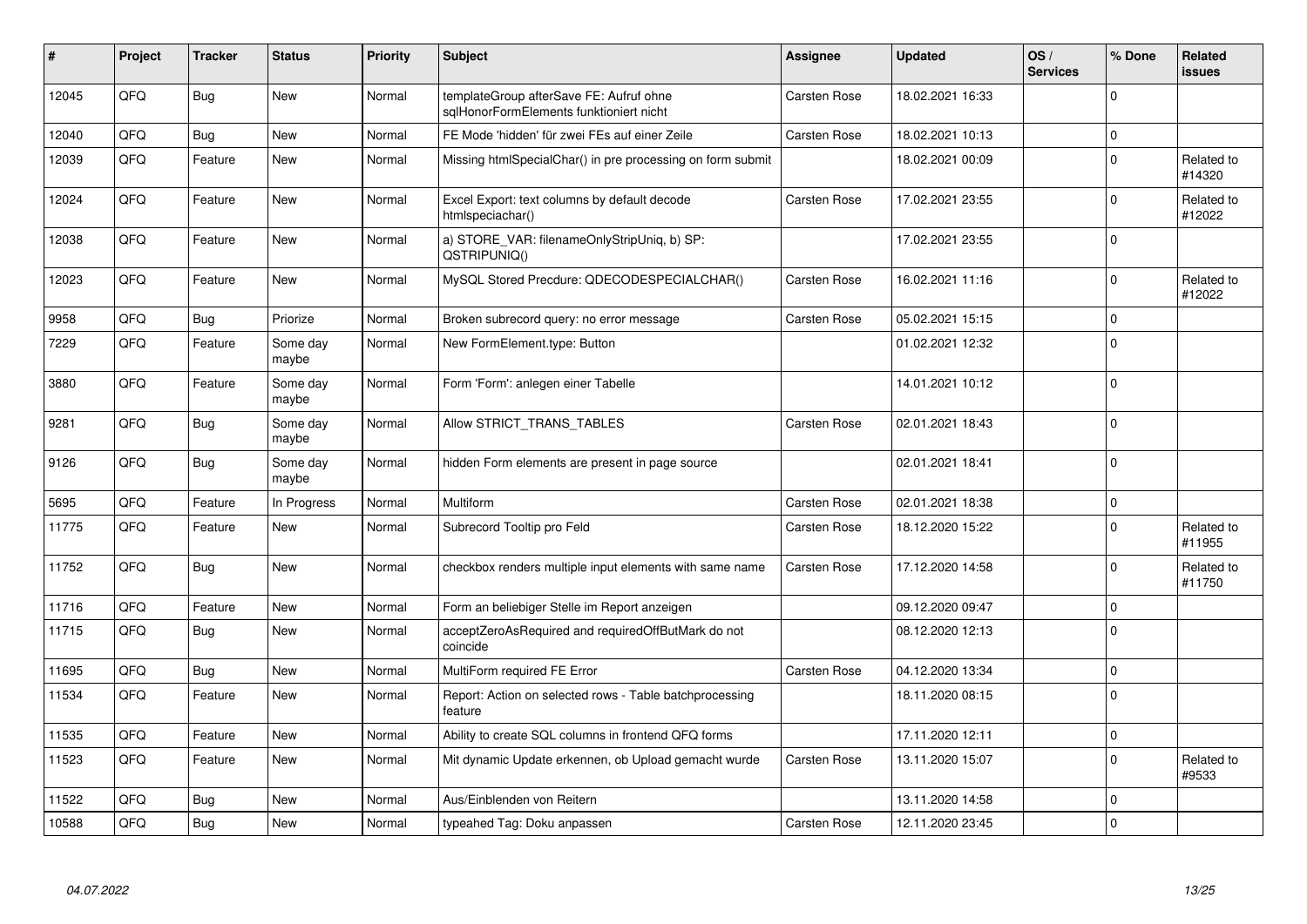| #     | Project | <b>Tracker</b> | <b>Status</b>     | <b>Priority</b> | <b>Subject</b>                                                                                     | <b>Assignee</b>     | <b>Updated</b>   | OS/<br><b>Services</b> | % Done      | Related<br>issues                                                    |
|-------|---------|----------------|-------------------|-----------------|----------------------------------------------------------------------------------------------------|---------------------|------------------|------------------------|-------------|----------------------------------------------------------------------|
| 10704 | QFQ     | Bug            | New               | Normal          | wkhtml problem rendering fullCalendar.js / fabric.js >><br>successor: puppeteer                    | Carsten Rose        | 12.11.2020 23:45 |                        | $\Omega$    | Related to<br>#5024,<br>Related to<br>#4650.<br>Related to<br>#10715 |
| 10937 | QFQ     | Bug            | New               | Normal          | Fehler mit abhängigen Select- Feldern beim Positionieren                                           | Carsten Rose        | 12.11.2020 23:45 |                        | $\mathbf 0$ |                                                                      |
| 10759 | QFQ     | Bug            | New               | Normal          | emptyMeansNull - Feld falsch aktualisiert                                                          |                     | 12.11.2020 23:45 |                        | $\mathbf 0$ |                                                                      |
| 11504 | QFQ     | Feature        | New               | Normal          | Dynamic Update: Button text update for 'Save',' Close' &<br>'Delete'                               | Carsten Rose        | 12.11.2020 23:44 |                        | $\mathbf 0$ |                                                                      |
| 11239 | QFQ     | <b>Bug</b>     | New               | Normal          | Radiobutton (plain): horizontales Rendern abhängig vom<br>Datentyp in der Datenbank                | Carsten Rose        | 30.09.2020 18:37 |                        | $\mathbf 0$ |                                                                      |
| 11195 | QFQ     | <b>Bug</b>     | <b>New</b>        | Low             | Dynamic Update: Note not updated if new text is empty<br>(v20.4)                                   |                     | 25.09.2020 11:14 |                        | $\mathbf 0$ |                                                                      |
| 11076 | QFQ     | Feature        | In Progress       | Normal          | SELECT  AS _websocket                                                                              | Carsten Rose        | 30.08.2020 17:49 |                        | $\mathbf 0$ |                                                                      |
| 11080 | QFQ     | Feature        | <b>New</b>        | Normal          | Send MQTT messages                                                                                 | Carsten Rose        | 29.08.2020 19:49 |                        | $\mathbf 0$ |                                                                      |
| 10996 | QFQ     | Feature        | New               | Normal          | Download video via sip: no seek                                                                    | Carsten Rose        | 12.08.2020 14:18 |                        | $\mathbf 0$ |                                                                      |
| 10976 | QFQ     | Feature        | New               | Normal          | Excel Export Verbesserungen                                                                        | Carsten Rose        | 06.08.2020 10:56 |                        | $\mathbf 0$ |                                                                      |
| 10890 | QFQ     | <b>Bug</b>     | New               | Normal          | AutoCron hangs                                                                                     |                     | 20.07.2020 13:56 |                        | $\mathbf 0$ |                                                                      |
| 10874 | QFQ     | Feature        | New               | Normal          | Erstellen eines Foreign Keys in der Tabelle "FormElement"                                          |                     | 13.07.2020 10:11 |                        | $\pmb{0}$   |                                                                      |
| 10819 | QFQ     | Feature        | <b>New</b>        | Normal          | Persistent SIP - second try                                                                        | Carsten Rose        | 29.06.2020 23:02 |                        | $\mathbf 0$ | Related to<br>#6261                                                  |
| 10763 | QFQ     | Feature        | New               | Normal          | form accessed and submitted despite logout?                                                        |                     | 16.06.2020 11:43 |                        | $\mathbf 0$ |                                                                      |
| 3432  | QFQ     | Feature        | New               | Normal          | subrecord: dynamicUpdate                                                                           | Carsten Rose        | 11.06.2020 21:10 |                        | $\mathbf 0$ | Related to<br>#5691                                                  |
| 10738 | QFQ     | Feature        | Some day<br>maybe | Normal          | CORS headers for external API requests                                                             |                     | 10.06.2020 14:00 |                        | $\mathbf 0$ |                                                                      |
| 10005 | QFQ     | Feature        | Priorize          | Normal          | Report / special column name:  AS _calendar                                                        | <b>Carsten Rose</b> | 03.06.2020 17:28 |                        | $\mathbf 0$ |                                                                      |
| 10658 | QFQ     | <b>Bug</b>     | New               | Normal          | processReadOnly broken                                                                             | Carsten Rose        | 27.05.2020 17:55 |                        | 0           |                                                                      |
| 5345  | QFQ     | Feature        | New               | Normal          | Report: UPDATE / INSERT / DELETE statements should<br>trigger subqueries, depending on the result. | Carsten Rose        | 27.05.2020 16:11 |                        | $\mathbf 0$ |                                                                      |
| 10593 | QFQ     | Feature        | New               | Normal          | label2: text behind input element                                                                  | Carsten Rose        | 16.05.2020 10:57 |                        | 0           |                                                                      |
| 5559  | QFQ     | <b>Bug</b>     | New               | Normal          | FE.type = Upload: 'accept' might contain variables                                                 | Carsten Rose        | 11.05.2020 21:23 |                        | $\mathbf 0$ |                                                                      |
| 10443 | QFQ     | Feature        | In Progress       | Normal          | Konzept_api / _live                                                                                | Carsten Rose        | 07.05.2020 09:39 |                        | $\mathbf 0$ |                                                                      |
| 10384 | QFQ     | Feature        | New               | Normal          | Parameter Exchange QFQ Instances                                                                   |                     | 07.05.2020 09:38 |                        | $\mathbf 0$ |                                                                      |
| 10322 | QFQ     | <b>Bug</b>     | New               | Normal          | FormElement / Radio: missing column 'enum' >> FE not<br>reported                                   | Carsten Rose        | 07.05.2020 09:37 |                        | $\mathbf 0$ |                                                                      |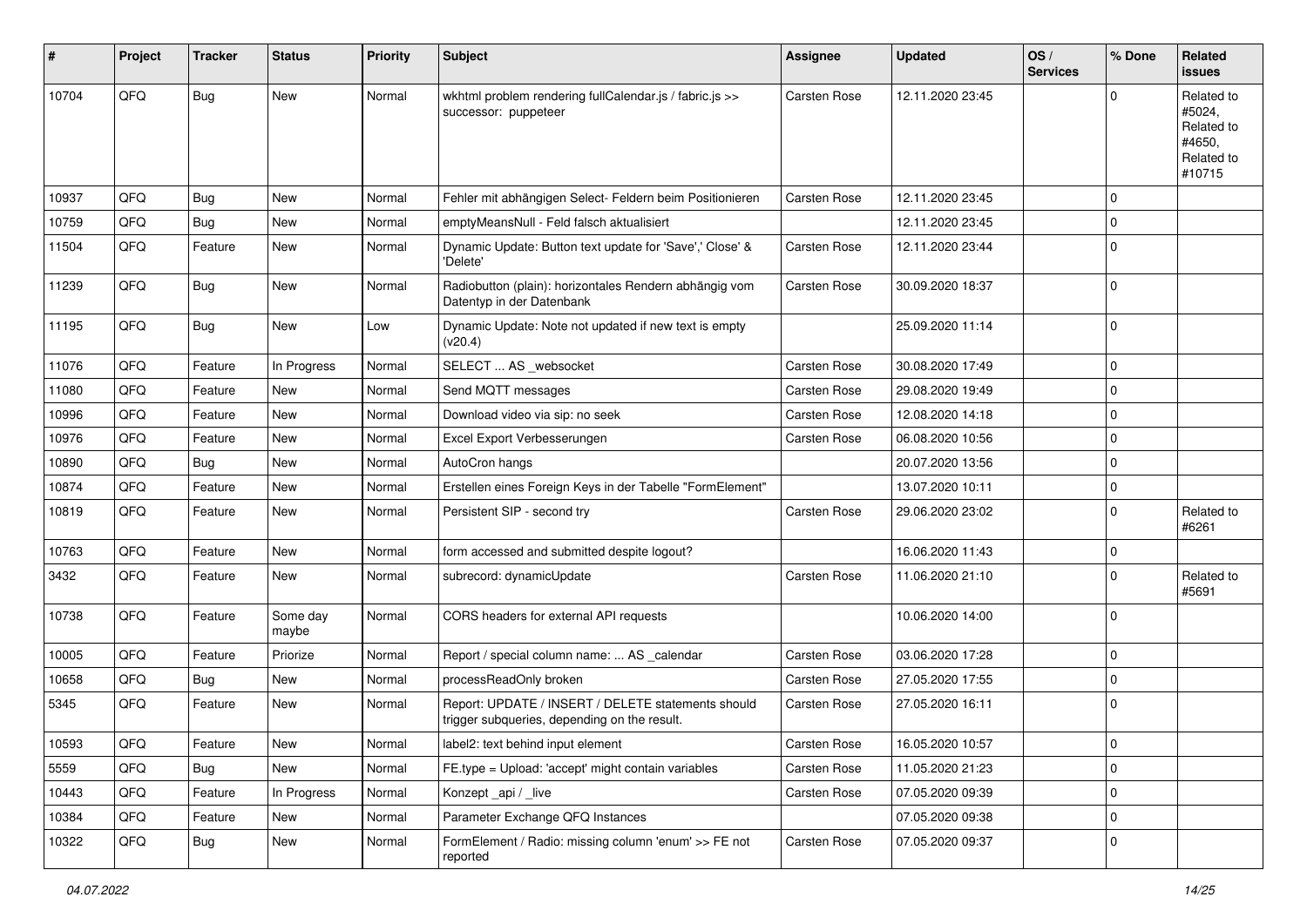| ∦     | Project | <b>Tracker</b> | <b>Status</b> | <b>Priority</b> | Subject                                                                                  | <b>Assignee</b> | <b>Updated</b>   | OS/<br><b>Services</b> | % Done      | <b>Related</b><br><b>issues</b>                                      |
|-------|---------|----------------|---------------|-----------------|------------------------------------------------------------------------------------------|-----------------|------------------|------------------------|-------------|----------------------------------------------------------------------|
| 10124 | QFQ     | Feature        | Feedback      | Normal          | qfq AAI-Login                                                                            | Karin Niffeler  | 07.05.2020 09:36 |                        | $\mathbf 0$ |                                                                      |
| 10119 | QFQ     | Feature        | New           | Normal          | Dropdown (selectlist) & TypeAhead: format and catagorize<br>list                         | Carsten Rose    | 07.05.2020 09:36 |                        | 0           |                                                                      |
| 10082 | QFQ     | Bug            | New           | Normal          | FE.type=SELECT - 'sanatize' Class                                                        | Carsten Rose    | 07.05.2020 09:36 |                        | 0           | Related to<br>#10081                                                 |
| 4050  | QFQ     | Feature        | <b>New</b>    | Normal          | sql.log: 1) FormElement ID which causes a specific action,<br>2) Result in the same row. | Carsten Rose    | 15.04.2020 11:35 |                        | 0           | Related to<br>#5458                                                  |
| 10324 | QFQ     | <b>Bug</b>     | New           | Normal          | Excel Export mit Template funktioniert nur, wenn Template<br>vor uid kommt               |                 | 30.03.2020 11:20 |                        | 0           | Related to<br>#10257                                                 |
| 10115 | QFQ     | Feature        | New           | Normal          | TypeAhead: static list                                                                   | Carsten Rose    | 26.02.2020 16:42 |                        | 100         |                                                                      |
| 10003 | QFQ     | Feature        | Priorize      | Normal          | fieldset: stronger visualize group                                                       | Benjamin Baer   | 12.02.2020 08:13 |                        | $\mathbf 0$ |                                                                      |
| 10015 | QFQ     | Feature        | Priorize      | Normal          | Monospace in Textarea                                                                    | Carsten Rose    | 03.02.2020 13:40 |                        | 0           |                                                                      |
| 9691  | QFQ     | Bug            | In Progress   | Normal          | Checkbox: dynamic update > readonly                                                      | Carsten Rose    | 01.02.2020 23:22 |                        | 50          | Related to<br>#9834                                                  |
| 9706  | QFQ     | Feature        | <b>New</b>    | Normal          | Multi File Upload (hidden template group)                                                | Carsten Rose    | 01.02.2020 23:22 |                        | 0           | Related to<br>#7521,<br>Related to<br>#5562,<br>Related to<br>#13330 |
| 9707  | QFQ     | Feature        | <b>New</b>    | Normal          | SIP security: encode pageld and check pageld on decode                                   | Carsten Rose    | 01.02.2020 23:22 |                        | $\mathbf 0$ |                                                                      |
| 9781  | QFQ     | Feature        | New           | Normal          | Button: CSS class to make buttons smaller                                                | Carsten Rose    | 01.02.2020 23:22 |                        | 0           |                                                                      |
| 9783  | QFQ     | Bug            | New           | Normal          | Email with special characters                                                            | Carsten Rose    | 01.02.2020 23:22 |                        | $\mathbf 0$ |                                                                      |
| 9811  | QFQ     | Feature        | New           | Normal          | Report: tag every n'th row                                                               | Carsten Rose    | 01.02.2020 23:22 |                        | 0           |                                                                      |
| 9352  | QFQ     | Feature        | <b>New</b>    | Normal          | FE 'Native' fire slaveld, sqlAfter, sqlIns                                               | Carsten Rose    | 01.02.2020 23:22 |                        | 0           |                                                                      |
| 9533  | QFQ     | Bug            | New           | Normal          | FE.type=upload: Check in 'beforeSave' if upload is given                                 | Carsten Rose    | 01.02.2020 23:22 |                        | 0           | Related to<br>#11523                                                 |
| 9537  | QFQ     | Feature        | <b>New</b>    | Normal          | FormEditor: Edit fieldset in FrontEnd                                                    | Carsten Rose    | 01.02.2020 23:22 |                        | 0           |                                                                      |
| 9136  | QFQ     | Feature        | <b>New</b>    | Normal          | Create ZIP files with dynamic PDFs                                                       | Carsten Rose    | 01.02.2020 23:22 |                        | 0           |                                                                      |
| 9177  | QFQ     | Bug            | New           | Normal          | Bug? QFQ tries to save an action FE, which has real<br>existing column name              | Carsten Rose    | 01.02.2020 23:22 |                        | 0           |                                                                      |
| 9208  | QFQ     | Feature        | New           | Normal          | Manage 'recent' records                                                                  | Carsten Rose    | 01.02.2020 23:22 |                        | O           |                                                                      |
| 9275  | QFQ     | Bug            | New           | Normal          | autcron: t3 page, which takes to long to respond, is not<br>reported properly            | Carsten Rose    | 01.02.2020 23:22 |                        | 100         |                                                                      |
| 9317  | QFQ     | Bug            | New           | Normal          | FE.type=note: with dynamic show/hidden an empty label<br>causes trouble                  | Carsten Rose    | 01.02.2020 23:22 |                        | 0           |                                                                      |
| 8975  | QFQ     | Feature        | New           | Normal          | Report Notation: 2.0                                                                     | Carsten Rose    | 01.02.2020 23:22 |                        | 0           | Related to<br>#8963                                                  |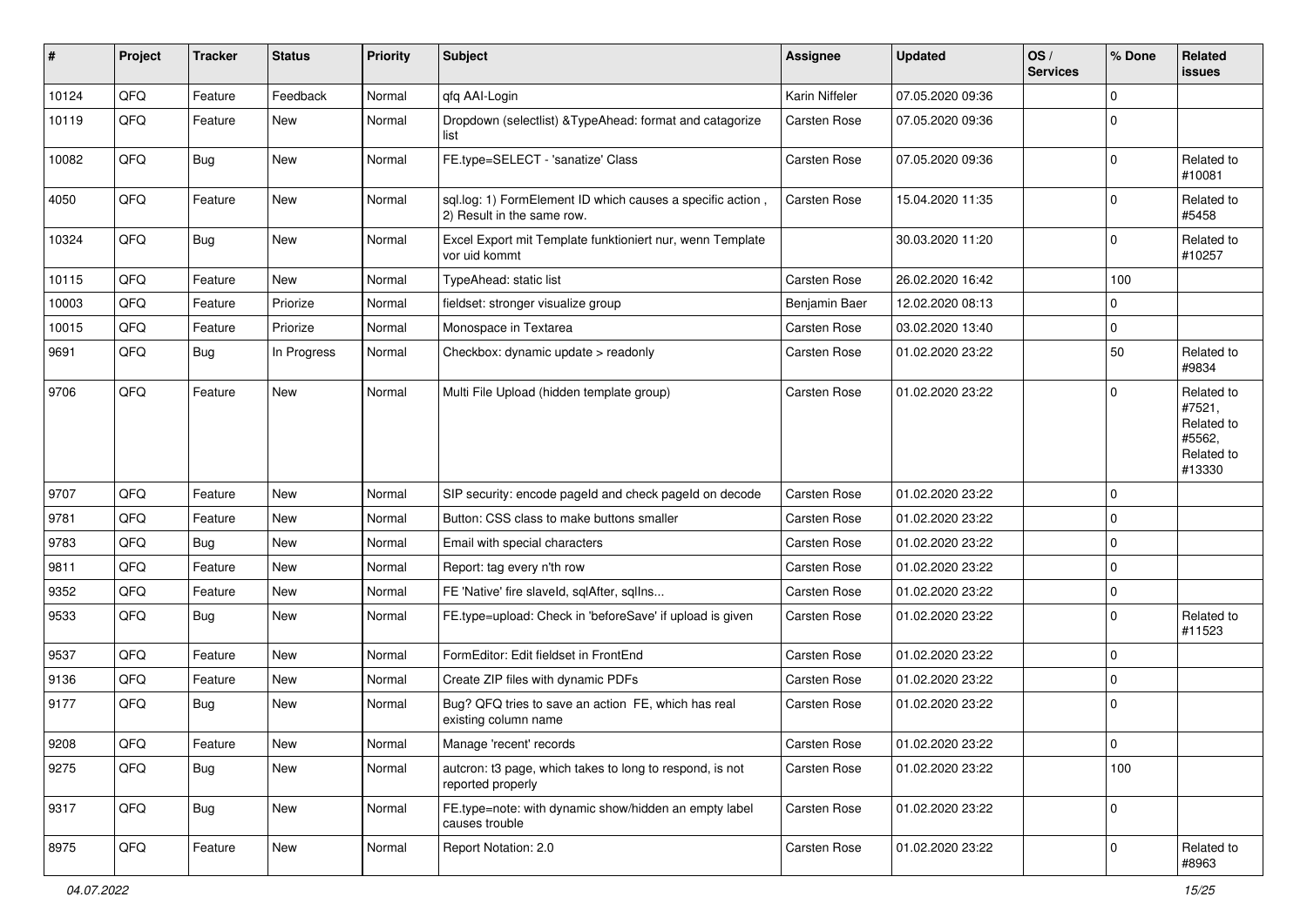| #    | Project | <b>Tracker</b> | <b>Status</b>     | <b>Priority</b> | <b>Subject</b>                                                                                         | Assignee            | <b>Updated</b>   | OS/<br><b>Services</b> | % Done      | <b>Related</b><br><b>issues</b> |
|------|---------|----------------|-------------------|-----------------|--------------------------------------------------------------------------------------------------------|---------------------|------------------|------------------------|-------------|---------------------------------|
| 9127 | QFQ     | Bug            | <b>New</b>        | Normal          | Error Message: change 'roll over' color - text not readable                                            | Carsten Rose        | 01.02.2020 23:22 |                        | 0           |                                 |
| 9128 | QFQ     | Feature        | <b>New</b>        | Normal          | Error Message: not replaced variables- a) replace back to<br>'{{', b) underline                        | Carsten Rose        | 01.02.2020 23:22 |                        | 0           | Related to<br>#9129             |
| 9129 | QFQ     | Feature        | <b>New</b>        | Normal          | sqlValidate: Message as notification, not as error                                                     | Carsten Rose        | 01.02.2020 23:22 |                        | $\Omega$    | Related to<br>#9128             |
| 9130 | QFQ     | Feature        | Some day<br>maybe | Normal          | tablesorter: Automatic Row numbering / Zeilenummer                                                     | Benjamin Baer       | 01.02.2020 23:22 |                        | 0           |                                 |
| 7924 | QFQ     | Feature        | New               | Normal          | Radio/Checkbox with Tooltip                                                                            | Carsten Rose        | 01.02.2020 23:22 |                        | 0           |                                 |
| 8049 | QFQ     | Bug            | <b>New</b>        | Normal          | FE.type=note, column 'value': text moves some pixel to top<br>after save                               | Carsten Rose        | 01.02.2020 23:22 |                        | $\Omega$    |                                 |
| 8089 | QFQ     | Feature        | <b>New</b>        | Normal          | Copy/Paste for FormElements                                                                            | Carsten Rose        | 01.02.2020 23:22 |                        | 0           |                                 |
| 8336 | QFQ     | Feature        | <b>New</b>        | Normal          | Form > modified > Close New: a) Optional disable popup, b)<br>custom text, c) mode on save: close stay | Carsten Rose        | 01.02.2020 23:22 |                        | 0           | Related to<br>#8335             |
| 8719 | QFQ     | Feature        | <b>New</b>        | Normal          | extraButtonLock: add support for 0/1                                                                   | <b>Carsten Rose</b> | 01.02.2020 23:22 |                        | 0           |                                 |
| 8806 | QFQ     | Feature        | New               | Normal          | SQL Function nl2br                                                                                     | Carsten Rose        | 01.02.2020 23:22 |                        | 0           |                                 |
| 7513 | QFQ     | <b>Bug</b>     | New               | Normal          | Radios not correct aligned                                                                             | <b>Carsten Rose</b> | 01.02.2020 23:22 |                        | 0           |                                 |
| 7519 | QFQ     | Feature        | <b>New</b>        | Normal          | Select: Multi                                                                                          | <b>Carsten Rose</b> | 01.02.2020 23:22 |                        | $\Omega$    |                                 |
| 7520 | QFQ     | Feature        | New               | Normal          | QR Code:  AS _qr ( AS _link)                                                                           | <b>Carsten Rose</b> | 01.02.2020 23:22 |                        | 0           |                                 |
| 7524 | QFQ     | Bug            | New               | Normal          | QFQ throws a 'General Error' if 'fileadmin/protected/log/' is<br>not writeable                         | <b>Carsten Rose</b> | 01.02.2020 23:22 |                        | $\Omega$    |                                 |
| 7547 | QFQ     | Bug            | <b>New</b>        | Normal          | Error Message in afterSave: wrong parameter column<br>reported                                         | Carsten Rose        | 01.02.2020 23:22 |                        | $\Omega$    |                                 |
| 7685 | QFQ     | Bug            | <b>New</b>        | Normal          | Open FormElement from QFQ error message and save<br>modified record: error about missing {{formId:F}}  | Carsten Rose        | 01.02.2020 23:22 |                        | $\Omega$    |                                 |
| 7795 | QFQ     | <b>Bug</b>     | <b>New</b>        | Normal          | Readonly Form: Typeahead-Felder                                                                        | <b>Carsten Rose</b> | 01.02.2020 23:22 |                        | 0           | Related to<br>#10640            |
| 7812 | QFQ     | Feature        | <b>New</b>        | Normal          | FE 'Subrecord' - new option 'subrecordShowFilter',<br>'subrecordPaging'                                | Carsten Rose        | 01.02.2020 23:22 |                        | $\Omega$    |                                 |
| 7730 | QFQ     | Feature        | Priorize          | Normal          | SELECT Box: title in between                                                                           | Benjamin Baer       | 01.02.2020 23:22 |                        | 0           |                                 |
| 6250 | QFQ     | Feature        | In Progress       | Normal          | Enhance layout: a) Subrecord, b) Subrecord-Title                                                       | Carsten Rose        | 01.02.2020 23:22 |                        | $\Omega$    | Related to<br>#5391             |
| 7002 | QFQ     | Bug            | <b>New</b>        | Normal          | Dynamic Update: row does not disappear / appear                                                        | <b>Carsten Rose</b> | 01.02.2020 23:22 |                        | $\mathbf 0$ |                                 |
| 7109 | QFQ     | Feature        | New               | Normal          | Dynamic Updates: row/element hide                                                                      | Carsten Rose        | 01.02.2020 23:22 |                        | 0           | Has duplicate<br>#4081          |
| 7512 | QFQ     | Bug            | <b>New</b>        | Normal          | FE: inputType=number >> 'pattern' is not respected                                                     | <b>Carsten Rose</b> | 01.02.2020 23:22 |                        | 0           |                                 |
| 4082 | QFQ     | Feature        | New               | Normal          | Dynamic Update: modeSql - useful default                                                               | Carsten Rose        | 01.02.2020 23:22 |                        | $\Omega$    |                                 |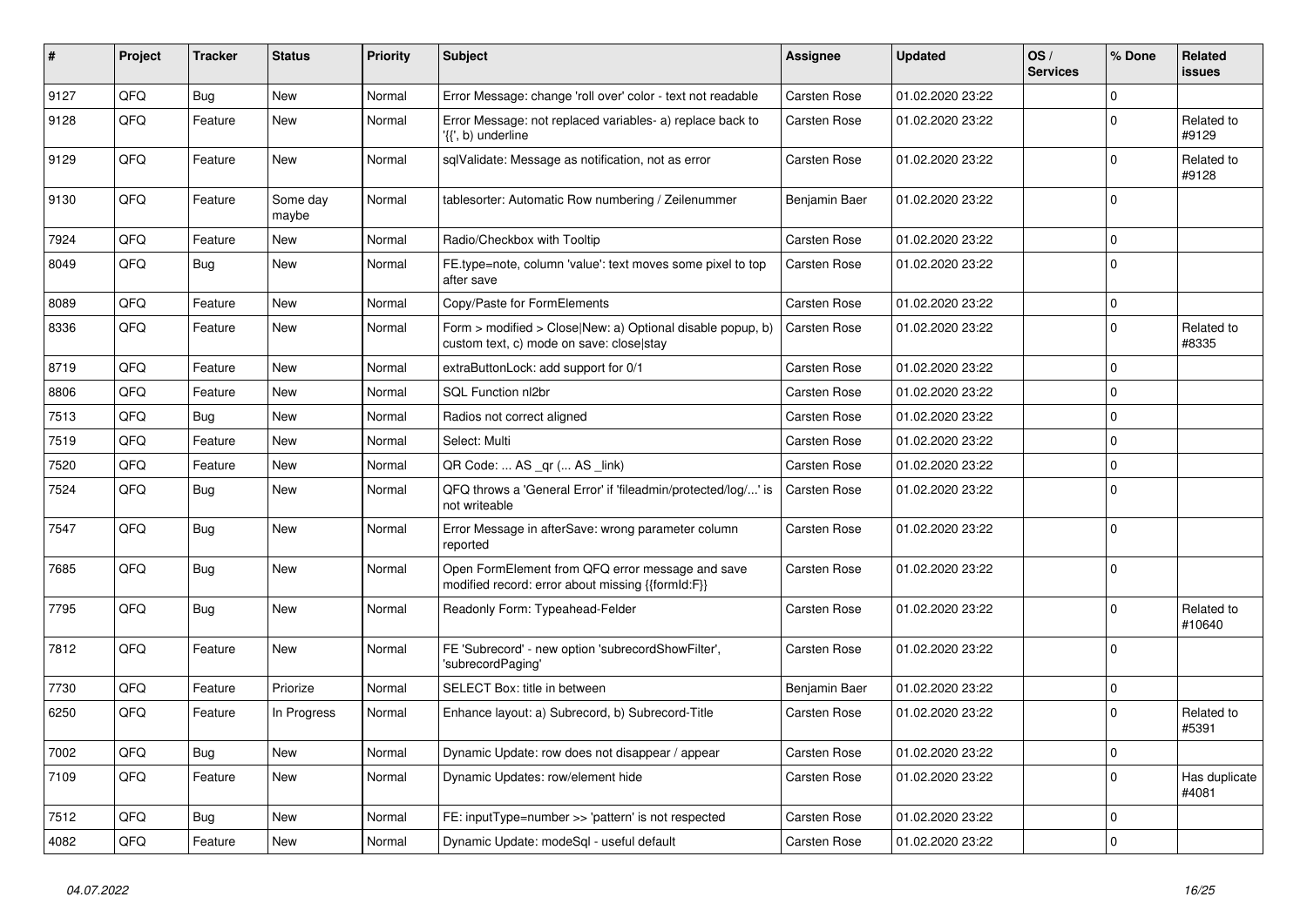| #    | Project | <b>Tracker</b> | <b>Status</b>     | <b>Priority</b> | <b>Subject</b>                                                                                                             | <b>Assignee</b>     | <b>Updated</b>   | OS/<br><b>Services</b> | % Done      | Related<br>issues    |
|------|---------|----------------|-------------------|-----------------|----------------------------------------------------------------------------------------------------------------------------|---------------------|------------------|------------------------|-------------|----------------------|
| 7521 | QFQ     | Feature        | New               | Normal          | TemplateGroup: fe.type=upload                                                                                              | Carsten Rose        | 01.02.2020 23:21 |                        | $\mathbf 0$ | Related to<br>#9706  |
| 7574 | QFQ     | Bug            | <b>New</b>        | Normal          | Substitute error: form element not reported / dont parse<br>Form.note                                                      | Carsten Rose        | 01.02.2020 23:21 |                        | $\mathbf 0$ |                      |
| 7681 | QFQ     | Feature        | <b>New</b>        | Normal          | Optional switch off 'check for modified record'                                                                            | Carsten Rose        | 01.02.2020 23:21 |                        | $\mathbf 0$ |                      |
| 7683 | QFQ     | Feature        | <b>New</b>        | Normal          | Special column names in '{{ SELECT  AS _link }}' should<br>be detected                                                     | Carsten Rose        | 01.02.2020 23:21 |                        | $\mathbf 0$ |                      |
| 9602 | QFQ     | Feature        | <b>New</b>        | Normal          | Form definition as JSON                                                                                                    | Carsten Rose        | 01.02.2020 23:21 |                        | $\mathbf 0$ | Related to<br>#9600  |
| 7175 | QFQ     | Feature        | <b>New</b>        | Normal          | Upload: md5 hash as filename                                                                                               | <b>Carsten Rose</b> | 01.02.2020 23:21 |                        | $\mathbf 0$ |                      |
| 7219 | QFQ     | Bug            | New               | Normal          | typeSheadSql / typeAheadSqlPrefetch: change to curly<br>braces                                                             | Carsten Rose        | 01.02.2020 23:21 |                        | $\mathbf 0$ |                      |
| 7239 | QFQ     | Feature        | New               | Normal          | TinyMCE: html tag whitelist                                                                                                | Carsten Rose        | 01.02.2020 23:21 |                        | $\mathbf 0$ | Related to<br>#14320 |
| 7261 | QFQ     | <b>Bug</b>     | <b>New</b>        | Normal          | Report pathFilename for user without path, only the filename                                                               | Carsten Rose        | 01.02.2020 23:21 |                        | 0           |                      |
| 7280 | QFQ     | Feature        | New               | Normal          | recently used table                                                                                                        | Carsten Rose        | 01.02.2020 23:21 |                        | $\mathbf 0$ |                      |
| 7342 | QFQ     | Feature        | <b>New</b>        | Normal          | add content = hide this                                                                                                    | <b>Carsten Rose</b> | 01.02.2020 23:21 |                        | $\mathbf 0$ |                      |
| 7481 | QFQ     | Feature        | <b>New</b>        | Normal          | Detect 'BaseUrl' automatically                                                                                             | Carsten Rose        | 01.02.2020 23:21 |                        | $\pmb{0}$   |                      |
| 6855 | QFQ     | Feature        | <b>New</b>        | Normal          | With {{feUser:U}}!={{feUser:T}}: Save / Delete: only possible<br>with {{feUserSave:U}}='yes' and '{{feUserDelete:U}}='yes' | Carsten Rose        | 01.02.2020 23:21 |                        | $\mathbf 0$ |                      |
| 6912 | QFQ     | <b>Bug</b>     | New               | Normal          | error Message Var 'deadline' already set in SIP - in Form<br>with FE.value={{deadline:R:::{{deadlinePeriod:Y}}}}           | Carsten Rose        | 01.02.2020 23:21 |                        | $\mathbf 0$ |                      |
| 7014 | QFQ     | <b>Bug</b>     | New               | Normal          | Sending invalid emails succeeds when<br>debug.redirectAllMailTo is set                                                     | Carsten Rose        | 01.02.2020 23:21 |                        | $\mathbf 0$ |                      |
| 7099 | QFQ     | Feature        | <b>New</b>        | Normal          | Redesign FormEditor                                                                                                        | Carsten Rose        | 01.02.2020 23:21 |                        | $\pmb{0}$   |                      |
| 7102 | QFQ     | Feature        | <b>New</b>        | Normal          | Comment sign in report: '#' and '--'                                                                                       | Carsten Rose        | 01.02.2020 23:21 |                        | $\mathbf 0$ |                      |
| 7119 | QFQ     | Feature        | New               | Normal          | Upload: scaleDownWidth, scaleDownHeight                                                                                    | Carsten Rose        | 01.02.2020 23:21 |                        | $\mathbf 0$ |                      |
| 6970 | QFQ     | Feature        | Some day<br>maybe | Normal          | tablesorter: default fuer 'sortReset' aendern von 'Ctrl' zu 'Alt'                                                          | Benjamin Baer       | 01.02.2020 23:21 |                        | $\mathbf 0$ |                      |
| 6972 | QFQ     | Feature        | Some day<br>maybe | Normal          | Fabric Clipboard / cross browser tab                                                                                       | Benjamin Baer       | 01.02.2020 23:21 |                        | $\mathbf 0$ |                      |
| 6594 | QFQ     | Feature        | New               | Normal          | Excel: on download, check if there is a valid sip                                                                          | Carsten Rose        | 01.02.2020 23:21 |                        | $\pmb{0}$   |                      |
| 6609 | QFQ     | Feature        | New               | Normal          | Formlet: JSON API erweitern                                                                                                | Carsten Rose        | 01.02.2020 23:21 |                        | 50          |                      |
| 6677 | QFQ     | <b>Bug</b>     | New               | Normal          | Error message FE Action Element: no/wrong FE reference<br>who cause the problem.                                           | Carsten Rose        | 01.02.2020 23:21 |                        | $\pmb{0}$   |                      |
| 6765 | QFQ     | Feature        | New               | Normal          | Moeglichkeit via QFQ eigene Logs zu schreiben                                                                              | Carsten Rose        | 01.02.2020 23:21 |                        | $\pmb{0}$   |                      |
| 6289 | QFQ     | Feature        | New               | Normal          | Form: Log                                                                                                                  | Carsten Rose        | 01.02.2020 23:21 |                        | $\pmb{0}$   |                      |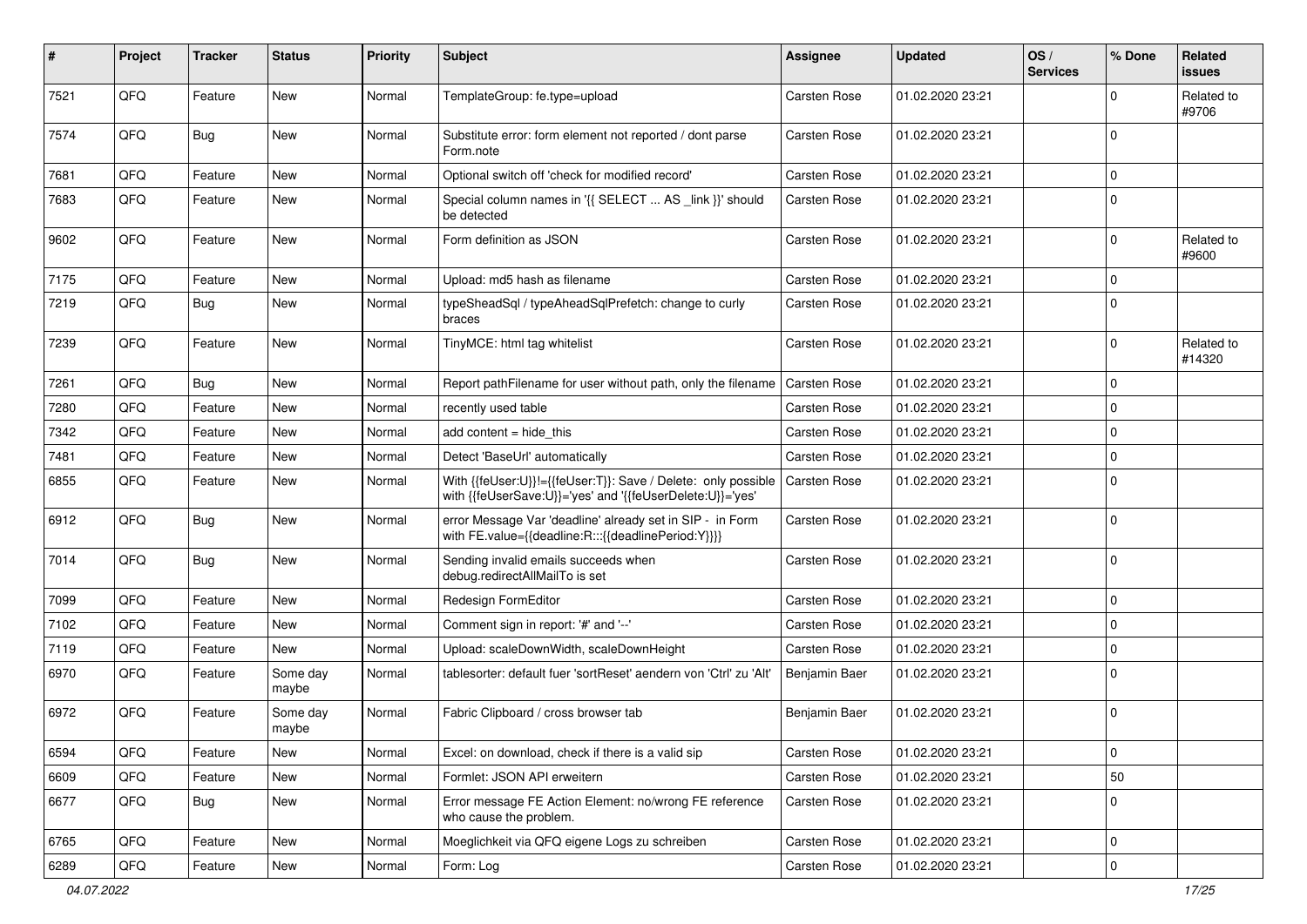| #    | Project | <b>Tracker</b> | <b>Status</b>     | <b>Priority</b> | <b>Subject</b>                                                                                        | <b>Assignee</b>     | <b>Updated</b>   | OS/<br><b>Services</b> | % Done      | Related<br><b>issues</b>                       |
|------|---------|----------------|-------------------|-----------------|-------------------------------------------------------------------------------------------------------|---------------------|------------------|------------------------|-------------|------------------------------------------------|
| 6292 | QFQ     | Feature        | New               | Normal          | Download: File speichern mit Hash aber original Filename in<br>der Datenbank vermerken fuer Downloads | <b>Carsten Rose</b> | 01.02.2020 23:21 |                        | 0           |                                                |
| 6437 | QFQ     | Feature        | <b>New</b>        | Normal          | Neuer Mode Button bei FormElementen                                                                   | <b>Carsten Rose</b> | 01.02.2020 23:21 |                        | $\Omega$    | Related to<br>#9668.<br>Blocked by<br>#9678    |
| 6462 | QFQ     | <b>Bug</b>     | <b>New</b>        | Normal          | File Upload: Nutzlose Fehlermeldung wenn Datei zu gross                                               | <b>Carsten Rose</b> | 01.02.2020 23:21 |                        | $\mathbf 0$ | Related to<br>#6139                            |
| 6483 | QFQ     | <b>Bug</b>     | <b>New</b>        | Normal          | R Store funktioniert nicht bei 'Report Notation' im FE                                                | <b>Carsten Rose</b> | 01.02.2020 23:21 |                        | 0           |                                                |
| 4250 | QFQ     | Feature        | New               | Normal          | AutoCron in QFQ via PHP                                                                               | Carsten Rose        | 01.02.2020 23:21 |                        | $\Omega$    | Related to<br>#3292,<br>Related to<br>#3291    |
| 5131 | QFQ     | Feature        | <b>New</b>        | Normal          | Activate Spin Gear ('wait/busy' indicator) via LINK attribute                                         | <b>Carsten Rose</b> | 01.02.2020 23:21 |                        | $\mathbf 0$ |                                                |
| 5576 | QFQ     | <b>Bug</b>     | New               | Normal          | Using MySQL 'DROP' requires privilege - wich is not really<br>necessary.                              | Carsten Rose        | 01.02.2020 23:21 |                        | $\Omega$    |                                                |
| 3504 | QFQ     | Feature        | <b>New</b>        | Normal          | Logging: welche Action FEs werden wann wie ausgefuehrt                                                | <b>Carsten Rose</b> | 01.02.2020 23:21 |                        | $\Omega$    | Related to<br>#5458,<br>Related to<br>#4092    |
| 3547 | QFQ     | <b>Bug</b>     | New               | Normal          | FE of type 'note' causes writing of empty fields.                                                     | <b>Carsten Rose</b> | 01.02.2020 23:21 |                        | $\mathbf 0$ |                                                |
| 4771 | QFQ     | <b>Bug</b>     | Some day<br>maybe | Normal          | qfq: select-down-values empty after save (edit-form for<br>program administrators)                    | Carsten Rose        | 01.02.2020 23:20 |                        | $\Omega$    | Related to<br>#4549, Has<br>duplicate<br>#4282 |
| 5480 | QFQ     | Feature        | Some day<br>maybe | Normal          | QFQ: Dokumentation mit Screenshots versehen                                                           | <b>Carsten Rose</b> | 01.02.2020 23:20 |                        | 0           | Related to<br>#9879                            |
| 4719 | QFQ     | Feature        | Some day<br>maybe | Normal          | Custom Message in Client in case of 'Browser tab close,<br>modification will be lost'                 |                     | 01.02.2020 23:20 |                        | $\Omega$    |                                                |
| 5452 | QFQ     | Feature        | Some day<br>maybe | Normal          | Thumbnails from PDF: bad quality                                                                      |                     | 01.02.2020 23:20 |                        | 0           |                                                |
| 5892 | QFQ     | Feature        | Some day<br>maybe | Normal          | QFQ should use T3 API to manipulate FE GROUP<br>membership                                            |                     | 01.02.2020 23:20 |                        | 0           |                                                |
| 4549 | QFQ     | Bug            | Some day<br>maybe | Normal          | TemplateGroups: FE.type SELECT loose selected value<br>after save                                     | <b>Carsten Rose</b> | 01.02.2020 23:20 |                        | $\mathbf 0$ | Related to<br>#4548,<br>Related to<br>#4771    |
| 4650 | QFQ     | Feature        | Some day<br>maybe | Normal          | Convert html to doc/rtf                                                                               | Carsten Rose        | 01.02.2020 23:20 |                        | $\mathbf 0$ | Related to<br>#10704                           |
| 4659 | QFQ     | Bug            | Some day<br>maybe | Normal          | infoButtonExtra                                                                                       | Carsten Rose        | 01.02.2020 23:20 |                        | $\mathbf 0$ |                                                |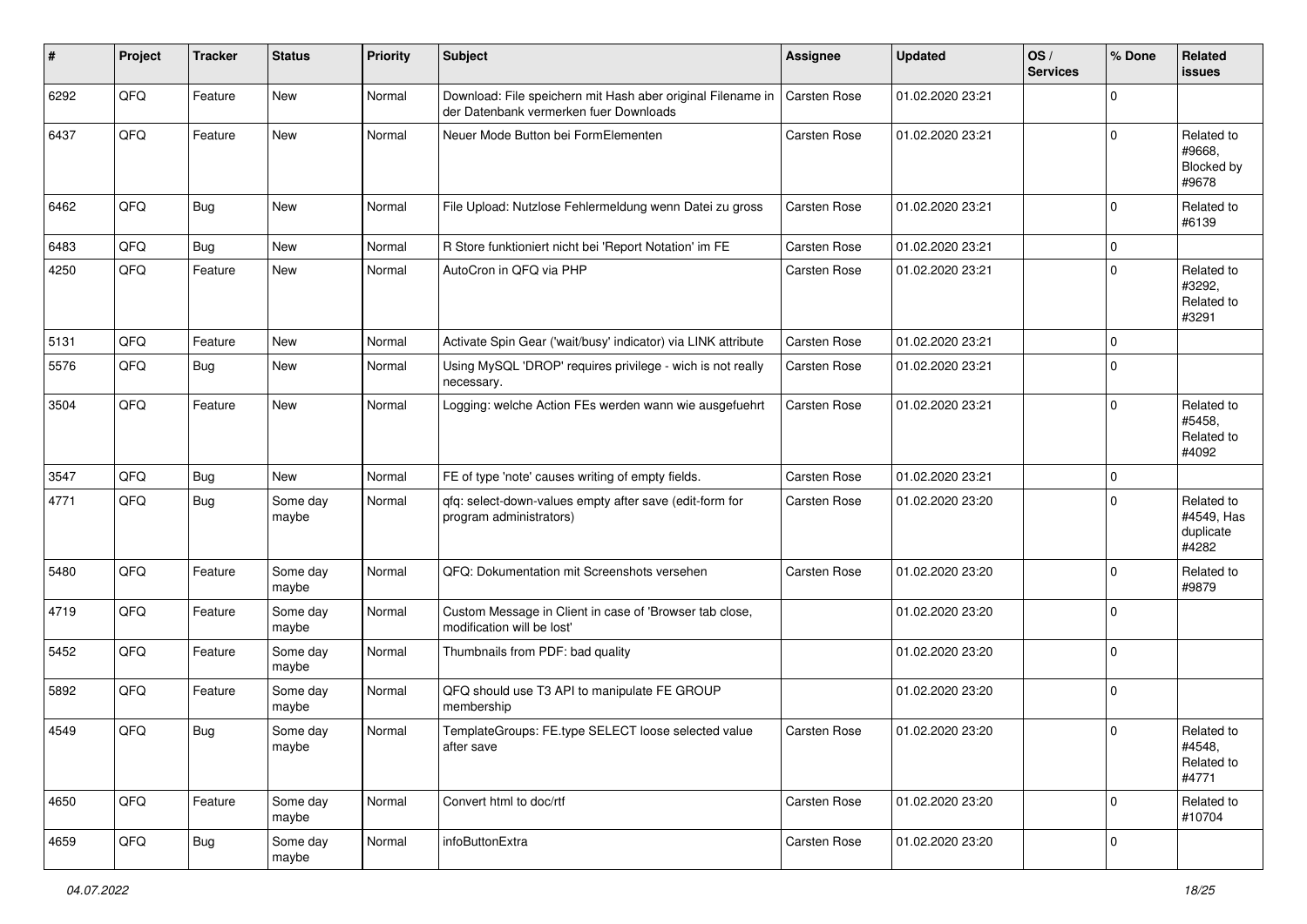| ∦    | Project | <b>Tracker</b> | <b>Status</b>     | <b>Priority</b> | <b>Subject</b>                                                                                                                                                | Assignee            | <b>Updated</b>   | OS/<br><b>Services</b> | % Done      | Related<br>issues                           |
|------|---------|----------------|-------------------|-----------------|---------------------------------------------------------------------------------------------------------------------------------------------------------------|---------------------|------------------|------------------------|-------------|---------------------------------------------|
| 4446 | QFQ     | Feature        | Some day<br>maybe | Normal          | New FE get same feldContainerId as last modifed FE                                                                                                            |                     | 01.02.2020 23:20 |                        | $\Omega$    |                                             |
| 4536 | QFQ     | Feature        | Some day<br>maybe | Normal          | FE upload: problem with delete if mutliple uploads an<br>FE.name="                                                                                            |                     | 01.02.2020 23:20 |                        | 0           |                                             |
| 4546 | QFQ     | <b>Bug</b>     | Some day<br>maybe | Normal          | NH: SIP storage is destroyed                                                                                                                                  |                     | 01.02.2020 23:20 |                        | $\mathbf 0$ |                                             |
| 4551 | QFQ     | Feature        | Some day<br>maybe | Normal          | Set 'pills' via dynamicUpdate to show/hide/disabled                                                                                                           |                     | 01.02.2020 23:20 |                        | $\Omega$    | Related to<br>#3752                         |
| 4626 | QFQ     | Feature        | Some day<br>maybe | Normal          | Mobile View: 'classBody=qfq-form-right' makes no sense                                                                                                        |                     | 01.02.2020 23:20 |                        | $\mathbf 0$ |                                             |
| 4627 | QFQ     | Feature        | Some day<br>maybe | Normal          | dbupdate: all tables - check 'create', 'modified' if it is possible<br>to change to default 'CURRENT_TIMESTAMP' and modified<br>'ON UPDATE CURRENT TIMESTAMP' |                     | 01.02.2020 23:20 |                        | $\mathbf 0$ |                                             |
| 4640 | QFQ     | Feature        | Some day<br>maybe | Normal          | Rename System Forms                                                                                                                                           |                     | 01.02.2020 23:20 |                        | $\pmb{0}$   |                                             |
| 4343 | QFQ     | Feature        | Some day<br>maybe | Normal          | Link: Classifier to add 'attributes'                                                                                                                          | Carsten Rose        | 01.02.2020 23:20 |                        | $\pmb{0}$   | Related to<br>#14077                        |
| 4365 | QFQ     | Feature        | Some day<br>maybe | Normal          | Multi Language: new way of config                                                                                                                             | Carsten Rose        | 01.02.2020 23:20 |                        | $\mathbf 0$ |                                             |
| 4443 | QFQ     | Feature        | Some day<br>maybe | Normal          | Form: multiple secondary tables                                                                                                                               |                     | 01.02.2020 23:20 |                        | $\pmb{0}$   |                                             |
| 5665 | QFQ     | Feature        | Some day<br>maybe | Normal          | Versuch das '{{!' nicht mehr noetig ist.                                                                                                                      | <b>Carsten Rose</b> | 01.02.2020 23:20 |                        | $\mathbf 0$ | Related to<br>#7432,<br>Related to<br>#7434 |
| 5850 | QFQ     | Feature        | Some day<br>maybe | Normal          | Deployment: In QFQ Doc best practice fuer zeitgemaesses<br>Deployment beschreiben                                                                             |                     | 01.02.2020 23:20 |                        | $\mathbf 0$ |                                             |
| 5851 | QFQ     | Feature        | Some day<br>maybe | Normal          | Queue System implementieren: MQTT, RabbitMQ                                                                                                                   |                     | 01.02.2020 23:20 |                        | $\mathbf 0$ | Related to<br>#5715                         |
| 7101 | QFQ     | <b>Bug</b>     | Some day<br>maybe | Normal          | 'form' in SIP and 'report' - breaks                                                                                                                           |                     | 01.02.2020 23:20 |                        | $\mathbf 0$ |                                             |
| 7402 | QFQ     | Bug            | Some day<br>maybe | Normal          | thumbnail cache: outdated picture when permission denied<br>and permission resolved.                                                                          |                     | 01.02.2020 23:20 |                        | $\mathbf 0$ |                                             |
| 4652 | QFQ     | Feature        | Some day<br>maybe | Normal          | UZH CD: Weiterleitung auf benutzerdefinierte 403/404 Seite                                                                                                    | <b>Carsten Rose</b> | 01.02.2020 23:20 |                        | $\mathbf 0$ |                                             |
| 4757 | QFQ     | Feature        | Some day<br>maybe | Normal          | Test subrecord: download links ok? Links ok?                                                                                                                  | Carsten Rose        | 01.02.2020 23:20 |                        | $\mathbf 0$ |                                             |
| 5428 | QFQ     | Feature        | Some day<br>maybe | Normal          | secure thumbnail: late render on access.                                                                                                                      | <b>Carsten Rose</b> | 01.02.2020 23:20 |                        | $\mathbf 0$ |                                             |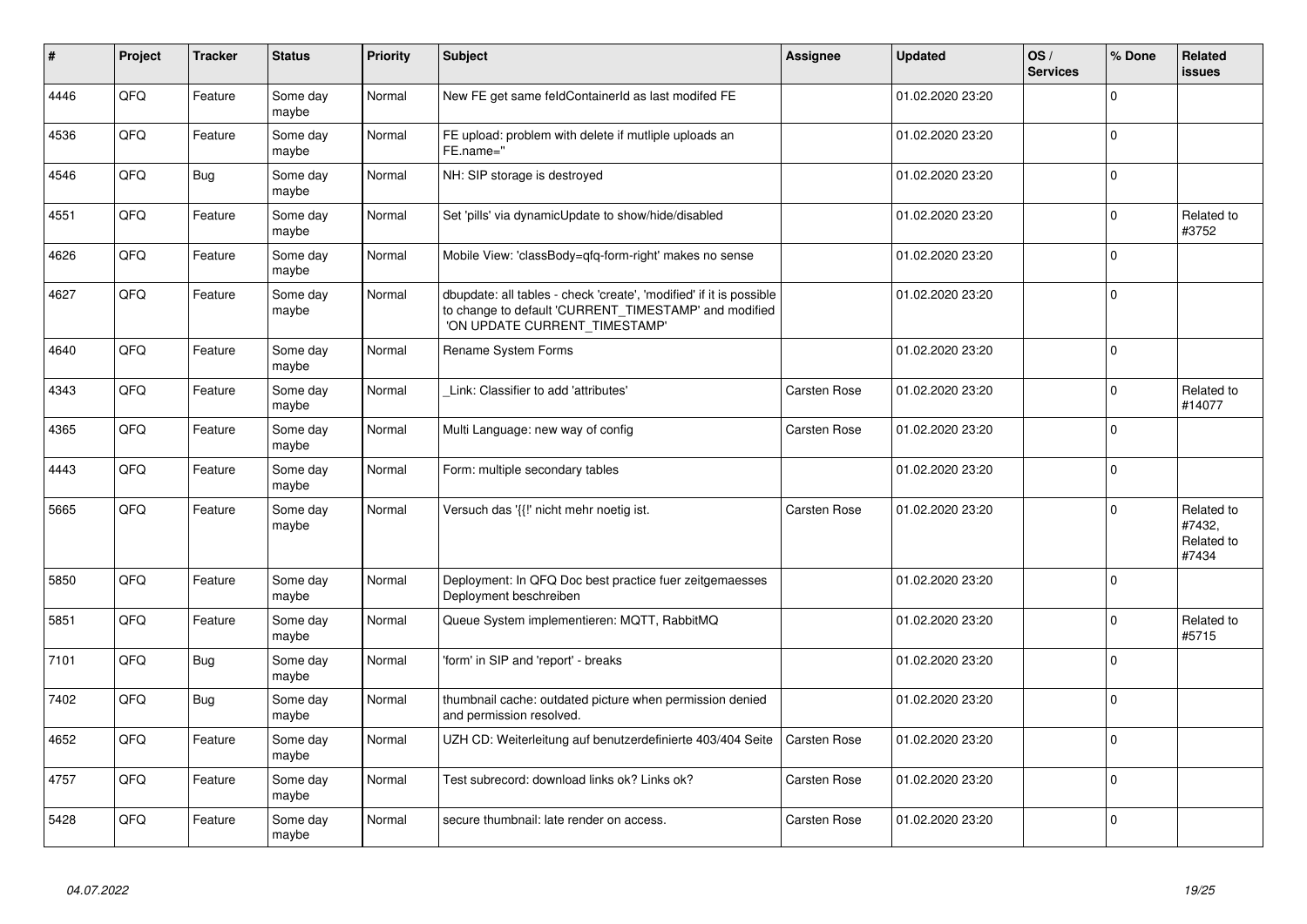| #    | Project | <b>Tracker</b> | <b>Status</b>     | <b>Priority</b> | Subject                                                                                                                                                  | Assignee      | <b>Updated</b>   | OS/<br><b>Services</b> | % Done      | Related<br>issues                           |
|------|---------|----------------|-------------------|-----------------|----------------------------------------------------------------------------------------------------------------------------------------------------------|---------------|------------------|------------------------|-------------|---------------------------------------------|
| 5024 | QFQ     | Feature        | Some day<br>maybe | Normal          | Fabric: Generate PDF with edits                                                                                                                          | Benjamin Baer | 01.02.2020 23:20 |                        | $\Omega$    | Related to<br>#10704                        |
| 4816 | QFQ     | Feature        | Some day<br>maybe | Normal          | Templates for QFQ Reports (Tables, Radios, )                                                                                                             |               | 01.02.2020 23:20 |                        | $\mathbf 0$ |                                             |
| 5342 | QFQ     | Feature        | Some day<br>maybe | Normal          | link - with HTML Attributes                                                                                                                              |               | 01.02.2020 23:20 |                        | $\mathbf 0$ | Related to<br>#14077                        |
| 5455 | QFQ     | Feature        | Some day<br>maybe | Normal          | Mail Redirects grld abhaengig                                                                                                                            |               | 01.02.2020 23:20 |                        | $\mathbf 0$ |                                             |
| 4328 | QFQ     | Bug            | Some day<br>maybe | Normal          | Error Message: Show FE name/number on problems in FE                                                                                                     | Carsten Rose  | 01.02.2020 23:20 |                        | $\mathbf 0$ |                                             |
| 4330 | QFQ     | Feature        | Some day<br>maybe | Normal          | Error Message: report missing {{ / }} in sqlUpdate, sqlInsert,<br>sqlDelete, sqlAfter, sqlBefore in FE action elements.                                  | Carsten Rose  | 01.02.2020 23:20 |                        | $\mathbf 0$ |                                             |
| 4651 | QFQ     | <b>Bug</b>     | Some day<br>maybe | Normal          | "Loading document" Modal wird angezeigt bei uzhcd type=2<br>Ansicht                                                                                      | Carsten Rose  | 01.02.2020 23:20 |                        | $\mathbf 0$ |                                             |
| 4398 | QFQ     | Bug            | Some day<br>maybe | Normal          | Typeahead: mouse click in a prefilled input opens a single<br>item dropdown with the current value - click on it seems to<br>set the value, not the key. | Benjamin Baer | 01.02.2020 23:20 |                        | $\Omega$    | Related to<br>#4457                         |
| 4454 | QFQ     | <b>Bug</b>     | Some day<br>maybe | Normal          | Required Elements: multiple elements in a row - whole row<br>marked if only one input is empty.                                                          | Benjamin Baer | 01.02.2020 23:20 |                        | $\mathbf 0$ |                                             |
| 955  | QFQ     | Feature        | Some day<br>maybe | Normal          | QF: Notizen vor/nach dem Form                                                                                                                            |               | 01.02.2020 23:20 |                        | $\mathbf 0$ |                                             |
| 1234 | QFQ     | Feature        | Some day<br>maybe | Normal          | QF: Record numbering: Im Grid soll in Spalte 1optional die<br>laufende Nummer der Records angezeigt werden.                                              |               | 01.02.2020 23:20 |                        | $\mathbf 0$ |                                             |
| 4433 | QFQ     | Feature        | Some day<br>maybe | Normal          | Log when SIP will be destroyed by QFQ for any (security)<br>reason                                                                                       |               | 01.02.2020 23:20 |                        | $\Omega$    | Related to<br>#4432,<br>Related to<br>#5458 |
| 4435 | QFQ     | Feature        | Some day<br>maybe | Normal          | Report: striptags - specify allowed tags                                                                                                                 |               | 01.02.2020 23:20 |                        | $\mathbf 0$ |                                             |
| 4439 | QFQ     | Feature        | Some day<br>maybe | Normal          | Log: report all actions fired by an FE Element, incl. the<br>original directive (slaveld, sqllnsert, )                                                   |               | 01.02.2020 23:20 |                        | $\Omega$    | Related to<br>#4432,<br>Related to<br>#5458 |
| 8522 | QFQ     | Feature        | Some day<br>maybe | Normal          | build QFQ - npm warnings                                                                                                                                 | Benjamin Baer | 01.02.2020 23:19 |                        | 50          |                                             |
| 7281 | QFO     | Bug            | Some day<br>maybe | Normal          | Subrecords: on large screen separator line too short                                                                                                     |               | 01.02.2020 23:19 |                        | $\mathbf 0$ |                                             |
| 7921 | QFQ     | Feature        | Some day<br>maybe | Normal          | Rest API Export: URL kuerzer machen                                                                                                                      |               | 01.02.2020 23:19 |                        | $\mathbf 0$ |                                             |
| 8056 | QFO     | Feature        | Some day<br>maybe | Normal          | Termin Organisation (Reservation)                                                                                                                        |               | 01.02.2020 23:19 |                        | $\mathbf 0$ | Related to<br>#8658                         |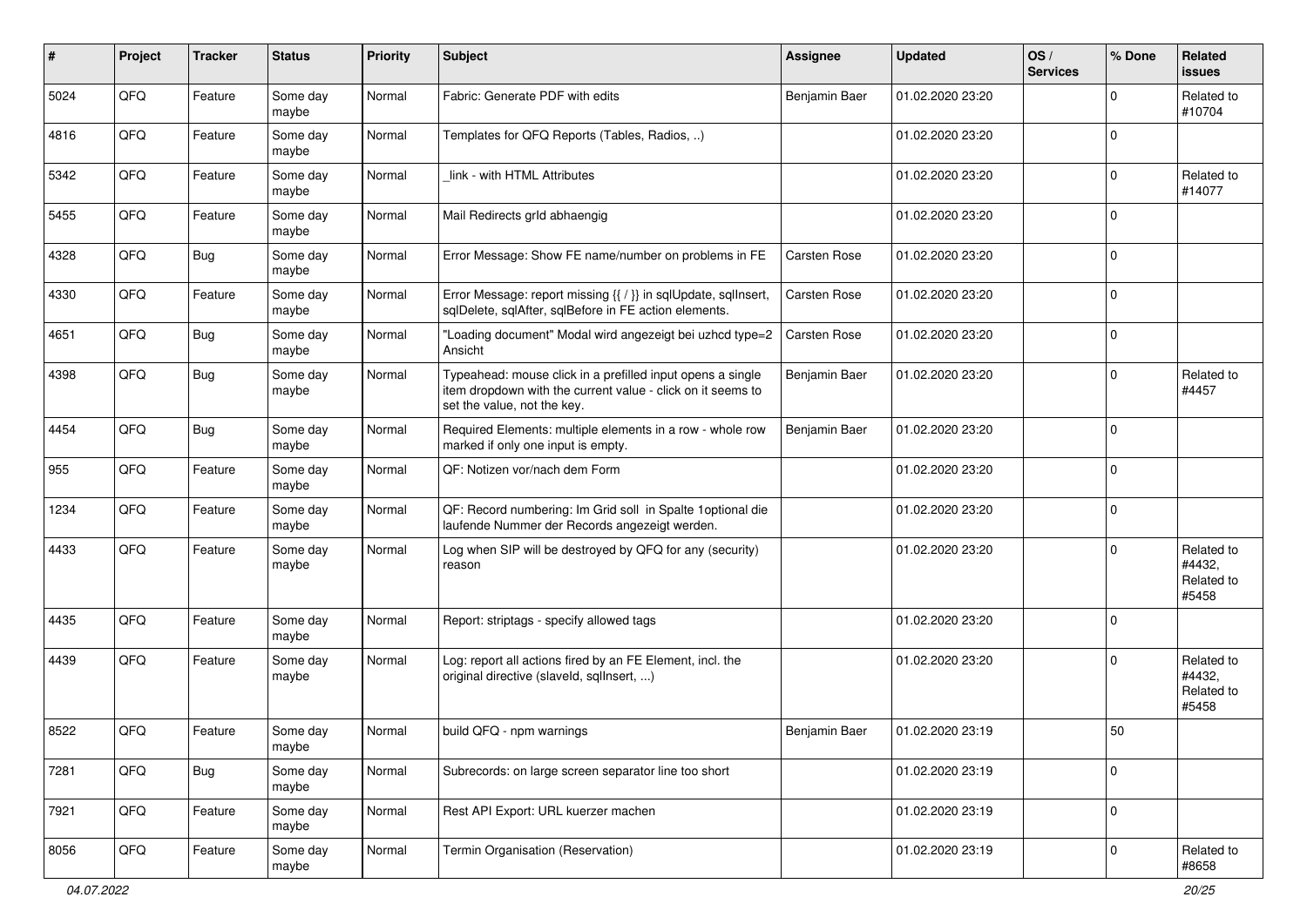| #    | Project | <b>Tracker</b> | <b>Status</b>     | <b>Priority</b> | Subject                                                                                                              | Assignee            | <b>Updated</b>   | OS/<br><b>Services</b> | % Done      | <b>Related</b><br>issues |
|------|---------|----------------|-------------------|-----------------|----------------------------------------------------------------------------------------------------------------------|---------------------|------------------|------------------------|-------------|--------------------------|
| 5983 | QFQ     | Feature        | Some day<br>maybe | Normal          | Form Submit (save & update): normalize date/-time FE                                                                 | <b>Carsten Rose</b> | 01.02.2020 23:19 |                        | $\Omega$    |                          |
| 5991 | QFQ     | <b>Bug</b>     | Some day<br>maybe | Normal          | URLs with ' ' or long parameter are problematic                                                                      | Carsten Rose        | 01.02.2020 23:19 |                        | $\mathbf 0$ |                          |
| 5893 | QFQ     | Feature        | Some day<br>maybe | Normal          | Edit on double-click                                                                                                 |                     | 01.02.2020 23:19 |                        | $\mathbf 0$ | Related to<br>#5894      |
| 5895 | QFQ     | Feature        | Some day<br>maybe | Normal          | Tutorial: List of all QFQ Features                                                                                   |                     | 01.02.2020 23:19 |                        | $\Omega$    |                          |
| 5923 | QFQ     | Feature        | Some day<br>maybe | Normal          | fillStoreSystemBySqlLate                                                                                             |                     | 01.02.2020 23:19 |                        | $\mathbf 0$ |                          |
| 6084 | QFQ     | Feature        | Some day<br>maybe | Normal          | New escape type: 'D' - convert date                                                                                  |                     | 01.02.2020 23:19 |                        | $\Omega$    |                          |
| 6704 | QFQ     | Feature        | Some day<br>maybe | Normal          | Upload Mode: Bilder in Notizen rechts sollen aktuellen<br>Upload repräsentieren.                                     |                     | 01.02.2020 23:19 |                        | $\mathbf 0$ | Related to<br>#3264      |
| 7100 | QFQ     | Feature        | Some day<br>maybe | Normal          | Download: log access, max downloads, time limit                                                                      |                     | 01.02.2020 23:19 |                        | $\Omega$    |                          |
| 5557 | QFQ     | Bug            | Some day<br>maybe | Normal          | Form load: STORE_RECORD filled, but should be empty                                                                  | Carsten Rose        | 01.02.2020 23:19 |                        | $\Omega$    |                          |
| 5579 | QFQ     | Feature        | Some day<br>maybe | Normal          | Enhance Doc / Presentation: variable type 'link column type'                                                         | Carsten Rose        | 01.02.2020 23:19 |                        | $\Omega$    |                          |
| 5706 | QFQ     | Bug            | Some day<br>maybe | Normal          | upload: fileDestination needs to be sanatized                                                                        | Carsten Rose        | 01.02.2020 23:19 |                        | $\mathbf 0$ |                          |
| 5768 | QFQ     | Bug            | Some day<br>maybe | Normal          | '{{pageLanguage:T}}' missing if QFQ is called via api                                                                | Carsten Rose        | 01.02.2020 23:19 |                        | $\mathbf 0$ |                          |
| 5852 | QFQ     | Feature        | Some day<br>maybe | Normal          | Logging: mail.log / sql.log - im FE anzeigen und via AJAX<br>aktualisieren                                           | Carsten Rose        | 01.02.2020 23:19 |                        | $\mathbf 0$ | Related to<br>#5885      |
| 5805 | QFQ     | Feature        | Some day<br>maybe | Normal          | TypeAHead SQL value instead of key stored                                                                            |                     | 01.02.2020 23:19 |                        | $\mathbf 0$ | Related to<br>#5444      |
| 5877 | QFQ     | <b>Bug</b>     | Some day<br>maybe | Normal          | FE.type=note:bsColumn strange behaviour                                                                              |                     | 01.02.2020 23:19 |                        | $\Omega$    |                          |
| 4606 | QFQ     | Feature        | Some day<br>maybe | Normal          | link: qualifier to render bootstrap button                                                                           | Carsten Rose        | 01.02.2020 23:19 |                        | $\Omega$    |                          |
| 4869 | QFQ     | Feature        | Some day<br>maybe | Normal          | Dynamic Update (show, hide, readonly?, required?) for<br><b>Template Group Elements</b>                              | Carsten Rose        | 01.02.2020 23:19 |                        | $\Omega$    | Related to<br>#4865      |
| 4872 | QFQ     | Feature        | Some day<br>maybe | Normal          | Fields of Typo3 page available in STORE_TYPO3                                                                        | Carsten Rose        | 01.02.2020 23:19 |                        | $\mathbf 0$ |                          |
| 5021 | QFQ     | <b>Bug</b>     | Some day<br>maybe | Normal          | FE.typ=extra - during save displays error 'datum2' already<br>filled in STORE_SIP - the value is stored nevertheless | Carsten Rose        | 01.02.2020 23:19 |                        | $\Omega$    | Related to<br>#3875      |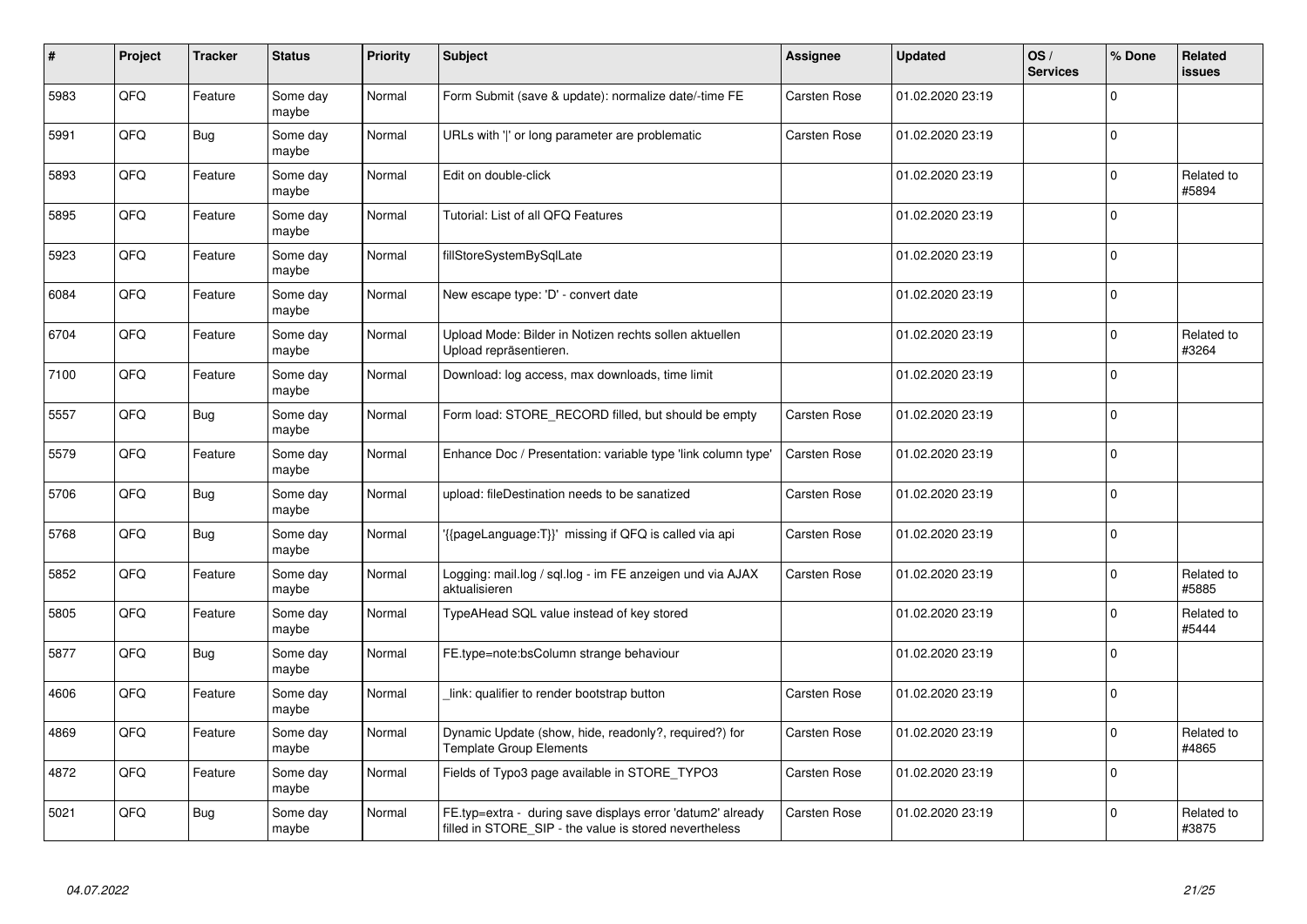| #     | Project | <b>Tracker</b> | <b>Status</b>     | <b>Priority</b> | <b>Subject</b>                                                                                                     | <b>Assignee</b>     | <b>Updated</b>   | OS/<br><b>Services</b> | % Done      | Related<br><b>issues</b> |
|-------|---------|----------------|-------------------|-----------------|--------------------------------------------------------------------------------------------------------------------|---------------------|------------------|------------------------|-------------|--------------------------|
| 5132  | QFQ     | Feature        | Some day<br>maybe | Normal          | Error Message sendmail missing attachment: more details                                                            | Carsten Rose        | 01.02.2020 23:19 |                        | $\Omega$    |                          |
| 5389  | QFQ     | Feature        | Some day<br>maybe | Normal          | QFQ Design: Multline label / note                                                                                  | Benjamin Baer       | 01.02.2020 23:19 |                        | $\mathbf 0$ |                          |
| 3613  | QFQ     | Bug            | Some day<br>maybe | Normal          | note /note unchecked -> note div (col-md) wird weiterhin<br>gerendert                                              | Elias Villiger      | 01.02.2020 23:19 |                        | 100         |                          |
| 4092  | QFQ     | Bug            | Some day<br>maybe | Normal          | 1) Logging verbessern wann welches FE warum<br>ausgefuehrt wird, 2) Documentation: Best Practice Template<br>Group | <b>Carsten Rose</b> | 01.02.2020 23:19 |                        | 0           | Related to<br>#3504      |
| 4528  | QFQ     | Bug            | Some day<br>maybe | Normal          | extraButtonLock mit SQLAhead Bug                                                                                   | Carsten Rose        | 01.02.2020 23:19 |                        | 0           |                          |
| 4583  | QFQ     | <b>Bug</b>     | Some day<br>maybe | Normal          | Dynamic Update bei TypeAhead Feldern                                                                               | Carsten Rose        | 01.02.2020 23:19 |                        | 0           |                          |
| 9968  | QFQ     | Feature        | Priorize          | Normal          | Tooltip in Links for Developer                                                                                     | Carsten Rose        | 01.02.2020 23:17 |                        | $\mathbf 0$ |                          |
| 8277  | QFQ     | Feature        | Priorize          | Normal          | fe.parameter.default=                                                                                              | Carsten Rose        | 01.02.2020 23:17 |                        | $\Omega$    | Related to<br>#8113      |
| 9928  | QFQ     | Feature        | Priorize          | Normal          | SpecialColumnName: a) Deprecated: ' AS "_+tag " ', b)<br>New: ' AS "_ <tag1><tag2>" '</tag2></tag1>                | Carsten Rose        | 01.02.2020 23:17 |                        | $\Omega$    | Related to<br>#9929      |
| 10014 | QFQ     | Feature        | New               | Normal          | Manual.rst: describe behaviour and process order of<br>fillStoreVar, slaveId, sqlBefore,                           | <b>Carsten Rose</b> | 01.02.2020 22:31 |                        | $\Omega$    |                          |
| 9773  | QFQ     | Bug            | New               | Normal          | form.parameter.formModeGlobal=requiredOff                                                                          | <b>Carsten Rose</b> | 01.02.2020 15:56 |                        | 0           |                          |
| 9535  | QFQ     | Bug            | Feedback          | Normal          | Report:  AS '_vertical' - column to wide - vertical >> rot45,<br>rot90                                             | Benjamin Baer       | 01.02.2020 15:56 |                        | $\Omega$    |                          |
| 9898  | QFQ     | Bug            | Feedback          | Normal          | Formular trotz Timeout gespeichert                                                                                 | Benjamin Baer       | 01.02.2020 15:56 |                        | $\mathbf 0$ |                          |
| 9855  | QFQ     | <b>Bug</b>     | New               | Normal          | <b>Required Check</b>                                                                                              |                     | 01.02.2020 15:56 |                        | $\mathbf 0$ |                          |
| 2643  | QFQ     | Bug            | Some day<br>maybe | Normal          | Zend / PHP Webinars anschauen                                                                                      | Carsten Rose        | 01.02.2020 15:56 |                        | 0           |                          |
| 9024  | QFQ     | Bug            | Some day<br>maybe | Normal          | QFQ Einarbeitung                                                                                                   |                     | 01.02.2020 15:56 |                        | $\Omega$    |                          |
| 9983  | QFQ     | Feature        | New               | Normal          | Report Notation: new keyword 'range'                                                                               | <b>Carsten Rose</b> | 01.02.2020 15:55 |                        | $\Omega$    |                          |
| 9975  | QFQ     | Bug            | Priorize          | Normal          | Dropdown Menu: 'r:3' broken                                                                                        | <b>Carsten Rose</b> | 01.02.2020 10:13 |                        | 0           |                          |
| 9862  | QFQ     | Bug            | Priorize          | Normal          | Failed writing to sql mail qfq.log should throw an exception                                                       | <b>Carsten Rose</b> | 01.02.2020 10:13 |                        | $\Omega$    |                          |
| 9900  | QFQ     | Feature        | Priorize          | Normal          | Generic API Call: tt-content record >> JSON                                                                        | Carsten Rose        | 01.02.2020 10:13 |                        | 0           |                          |
| 9947  | QFQ     | <b>Bug</b>     | Priorize          | Normal          | Unwanted error message if missing 'typeAheadSqlPrefetch'                                                           | Carsten Rose        | 01.02.2020 10:13 |                        | 0           |                          |
| 7630  | QFQ     | Feature        | Priorize          | Normal          | detailed error message for simple upload                                                                           | Carsten Rose        | 01.02.2020 10:13 |                        | 0           |                          |
| 7656  | QFQ     | <b>Bug</b>     | Priorize          | Normal          | FE with required, 'pattern' and 'extraButtonLock': always<br>complain about missing value                          | Carsten Rose        | 01.02.2020 10:13 |                        | $\mathbf 0$ |                          |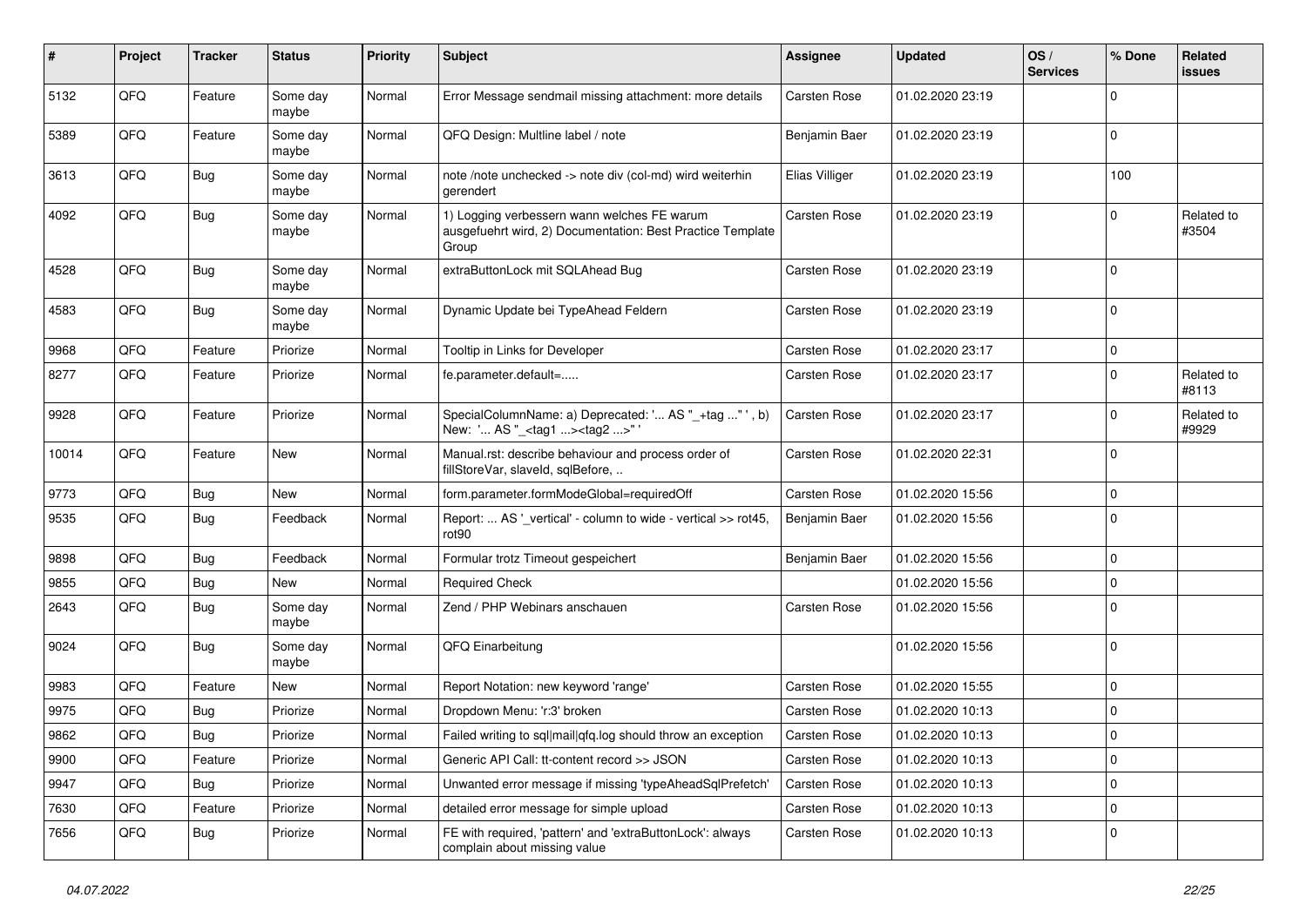| ∦    | Project | <b>Tracker</b> | <b>Status</b> | <b>Priority</b> | Subject                                                                                                                               | <b>Assignee</b>     | <b>Updated</b>   | OS/<br><b>Services</b> | % Done      | Related<br><b>issues</b>                    |
|------|---------|----------------|---------------|-----------------|---------------------------------------------------------------------------------------------------------------------------------------|---------------------|------------------|------------------------|-------------|---------------------------------------------|
| 8034 | QFQ     | Feature        | Priorize      | Normal          | FormElement 'data': 22.22.2222 should not be accepted                                                                                 | <b>Carsten Rose</b> | 01.02.2020 10:13 |                        | $\Omega$    |                                             |
| 8037 | QFQ     | Bug            | Priorize      | Normal          | FE.type=upload (advanced mode): {{slaveId:V}} missing<br>during dynamic update                                                        | Carsten Rose        | 01.02.2020 10:13 |                        | $\mathbf 0$ |                                             |
| 8584 | QFQ     | Feature        | Priorize      | Normal          | FE 'Action' - never assign to Container (except Template<br>Group)                                                                    | Carsten Rose        | 01.02.2020 10:13 |                        | $\Omega$    |                                             |
| 8585 | QFQ     | Feature        | Priorize      | Normal          | Enhance Error message for 'unknown form'                                                                                              | <b>Carsten Rose</b> | 01.02.2020 10:13 |                        | $\Omega$    |                                             |
| 6574 | QFQ     | <b>Bug</b>     | Priorize      | Normal          | qfq.log: Fehlermeldung wurde angezeigt, aber nicht geloggt                                                                            | Carsten Rose        | 01.02.2020 10:13 |                        | $\mathbf 0$ |                                             |
| 6998 | QFQ     | Feature        | Priorize      | Normal          | Form: with debug=on show column information as tooltip of<br>column label                                                             | Carsten Rose        | 01.02.2020 10:13 |                        | $\Omega$    |                                             |
| 7217 | QFQ     | Feature        | Priorize      | Normal          | Download: notice User if `_sip=?` is missing                                                                                          | <b>Carsten Rose</b> | 01.02.2020 10:13 |                        | $\mathbf 0$ |                                             |
| 7290 | QFQ     | Feature        | Priorize      | Normal          | FormEditor: title as textarea if LEN(title)>60                                                                                        | Carsten Rose        | 01.02.2020 10:13 |                        | $\mathbf 0$ | Blocked by<br>#7682                         |
| 7522 | QFQ     | Feature        | Priorize      | Normal          | Inserting default index.html to folder (Avoid Apache<br>Indexing)                                                                     | Carsten Rose        | 01.02.2020 10:13 |                        | $\Omega$    |                                             |
| 7616 | QFQ     | Bug            | Priorize      | Normal          | Selectlist with Enum & Dynamic Update                                                                                                 | <b>Carsten Rose</b> | 01.02.2020 10:13 |                        | $\mathbf 0$ |                                             |
| 3782 | QFQ     | Bug            | Priorize      | Normal          | Bei fehlerhafter Eingabe (z.B. Datum) sollte das erwartete<br>Format angezeigt werden                                                 | Carsten Rose        | 01.02.2020 10:13 |                        | $\mathbf 0$ |                                             |
| 5942 | QFQ     | Feature        | Priorize      | Normal          | 'L' and 'type': append to links, generate via '_link' by using<br>'u.' .                                                              | Carsten Rose        | 01.02.2020 10:13 |                        | 0           |                                             |
| 7920 | QFQ     | Feature        | <b>New</b>    | Normal          | FE: Syntax Highlight, Zeinlenumbruch                                                                                                  | Carsten Rose        | 01.02.2020 10:03 |                        | $\mathbf 0$ |                                             |
| 5782 | QFQ     | Feature        | New           | Normal          | NextCloud API                                                                                                                         | Carsten Rose        | 01.02.2020 10:02 |                        | $\mathbf 0$ |                                             |
| 7660 | QFQ     | Feature        | New           | Normal          | IMAP: import mails to DB, move / delete mails                                                                                         | Carsten Rose        | 01.02.2020 09:52 |                        | $\Omega$    |                                             |
| 9927 | QFQ     | Feature        | <b>New</b>    | Normal          | QFQ Update: a) Update nur machen wenn BE User<br>eingeloggt ist., b) Bei Fehler genaue Meldung welcher<br>Updateschritt Probleme hat. | Carsten Rose        | 22.01.2020 12:59 |                        | $\Omega$    |                                             |
| 9853 | QFQ     | Feature        | New           | Normal          | Check das SQL / QFQ / Mail Logfile geschrieben wird                                                                                   |                     | 09.01.2020 11:15 |                        | $\mathbf 0$ |                                             |
| 9777 | QFQ     | Feature        | New           | Normal          | Logging QFQ Variables                                                                                                                 | Carsten Rose        | 16.12.2019 17:17 |                        | $\Omega$    |                                             |
| 8702 | QFQ     | Feature        | New           | Normal          | Load Record which is locked: missing user info                                                                                        | Carsten Rose        | 11.12.2019 16:16 |                        | $\mathbf 0$ | Related to<br>#9789                         |
| 4756 | QFQ     | Bug            | New           | Normal          | Form dirty even nothing changes                                                                                                       | Carsten Rose        | 11.12.2019 16:16 |                        | $\mathbf 0$ |                                             |
| 6602 | QFG     | Feature        | New           | Normal          | Formlet: in Report auf Mausklick ein mini-form oeffnen                                                                                | Carsten Rose        | 11.12.2019 16:16 |                        | 0           |                                             |
| 7480 | QFQ     | Feature        | New           | Normal          | Record History (Undo / Redo)                                                                                                          | Carsten Rose        | 11.12.2019 16:16 |                        | 0           | Related to<br>#2361                         |
| 2361 | QFQ     | Feature        | New           | Normal          | Logging wer/wann/wo welches Formular aufgerufen hat                                                                                   | <b>Carsten Rose</b> | 11.12.2019 16:15 |                        | $\mathbf 0$ | Related to<br>#4432,<br>Related to<br>#7480 |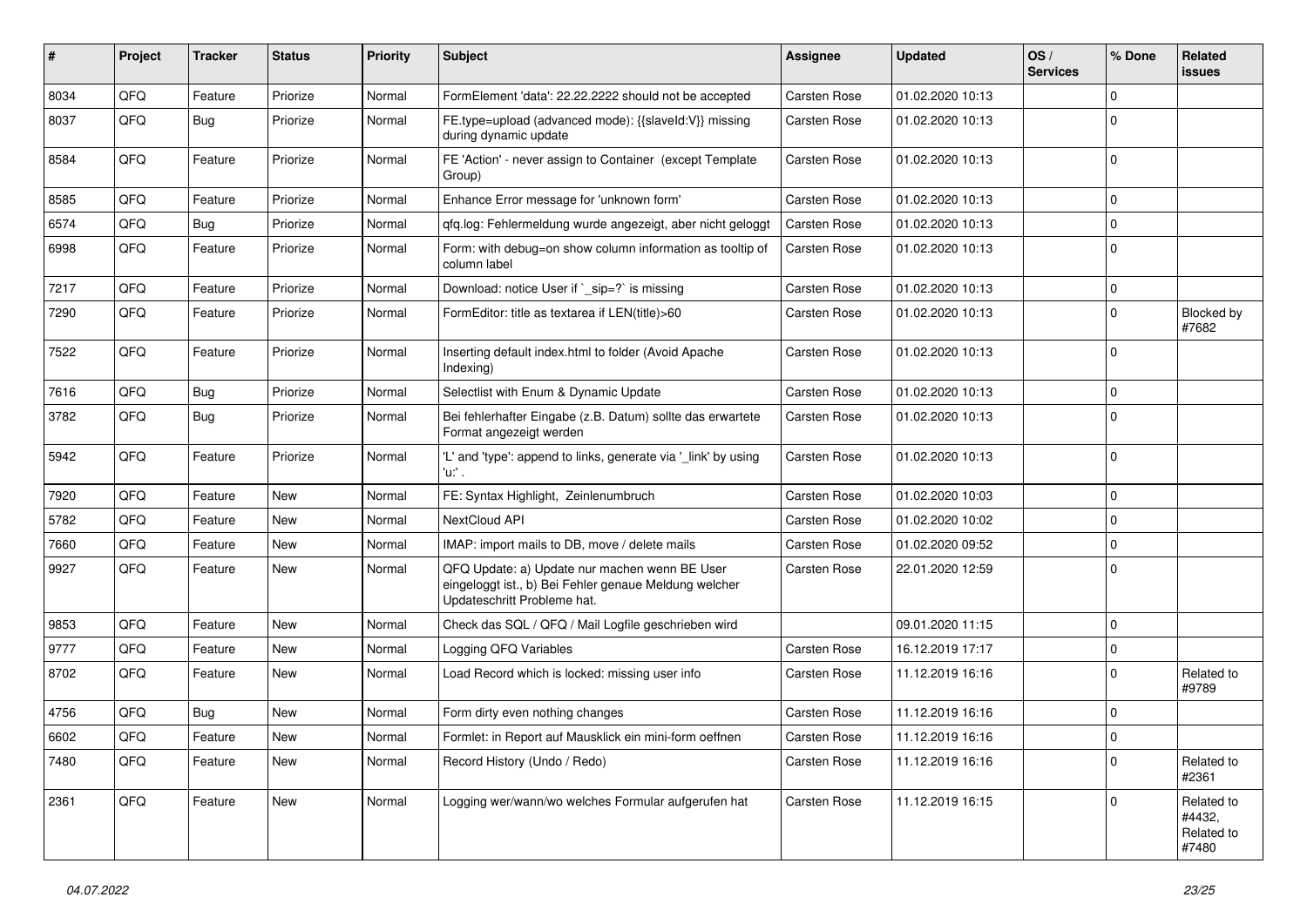| $\sharp$ | Project | <b>Tracker</b> | <b>Status</b>     | <b>Priority</b> | <b>Subject</b>                                                                                                     | Assignee            | <b>Updated</b>   | OS/<br><b>Services</b> | % Done       | Related<br><b>issues</b> |
|----------|---------|----------------|-------------------|-----------------|--------------------------------------------------------------------------------------------------------------------|---------------------|------------------|------------------------|--------------|--------------------------|
| 4023     | QFQ     | Feature        | <b>New</b>        | Normal          | prepared statements - FE action: salveld, sqlInsert,<br>sqlUpdate, sqlDelete, sqlBefore, sqlAfter                  | <b>Carsten Rose</b> | 11.12.2019 16:15 |                        | $\Omega$     |                          |
| 3267     | QFQ     | Feature        | Some day<br>maybe | Normal          | 2 Forms auf einer Seite: real + Read only                                                                          | Carsten Rose        | 11.12.2019 16:03 |                        | 0            |                          |
| 3130     | QFQ     | Bug            | Some day<br>maybe | Normal          | Debug Info's nicht korrekt nach 'New > Save'.                                                                      | Carsten Rose        | 11.12.2019 16:03 |                        | $\Omega$     | Related to<br>#3253      |
| 3216     | QFQ     | Feature        | Some day<br>maybe | Normal          | dynamic update für checkbox label2                                                                                 | Carsten Rose        | 11.12.2019 16:03 |                        | $\Omega$     | Related to<br>#2081      |
| 2995     | QFQ     | Feature        | Some day<br>maybe | Normal          | Dropdown JQuery Plugin: 'chosen' - Moeglichkeit um Select<br>Listen mehr Funktion zu geben. Kein Bootstrap noetig. | <b>Carsten Rose</b> | 11.12.2019 16:03 |                        | $\mathbf{0}$ |                          |
| 2950     | QFQ     | Feature        | Some day<br>maybe | Normal          | Inhalt QFQ Records als File                                                                                        |                     | 11.12.2019 16:03 |                        | $\Omega$     |                          |
| 2084     | QFQ     | Feature        | Some day<br>maybe | Normal          | Mailto mit encryption: Subrecord                                                                                   | <b>Carsten Rose</b> | 11.12.2019 16:03 |                        | $\mathbf 0$  | Related to<br>#2082      |
| 2063     | QFQ     | Bug            | Some day<br>maybe | Normal          | Pills auf 'inaktiv' setzen falls keine Element auf dem Pill<br>sichtbar sind.                                      | Benjamin Baer       | 11.12.2019 16:03 |                        | $\mathbf 0$  | Related to<br>#3752      |
| 1635     | QFQ     | Feature        | Some day<br>maybe | Normal          | QFQ Extension content record: weitere Optionen<br>einblenden.                                                      | Carsten Rose        | 11.12.2019 16:03 |                        | $\Omega$     |                          |
| 1946     | QFQ     | Feature        | Some day<br>maybe | Normal          | Kontrolle ob der ReadOnly Modus bei den<br>Formularelementen korrekt implementiert ist                             | Carsten Rose        | 11.12.2019 16:03 |                        | $\mathbf 0$  |                          |
| 1251     | QFQ     | Feature        | Some day<br>maybe | Normal          | QF: Combo                                                                                                          |                     | 11.12.2019 16:03 |                        | $\mathbf 0$  |                          |
| 1253     | QFQ     | Feature        | Some day<br>maybe | Normal          | QF: Colorpicker                                                                                                    |                     | 11.12.2019 16:03 |                        | $\Omega$     |                          |
| 1510     | QFQ     | Feature        | Some day<br>maybe | Normal          | jquery von google laden, falls das nicht geht lokal                                                                |                     | 11.12.2019 16:03 |                        | $\mathbf{0}$ |                          |
| 1623     | QFQ     | Feature        | Some day<br>maybe | Normal          | RealURL                                                                                                            |                     | 11.12.2019 16:03 |                        | 30           |                          |
| 4259     | QFQ     | Feature        | Some day<br>maybe | Normal          | Instant trigger a cron job                                                                                         | Carsten Rose        | 11.12.2019 16:03 |                        | $\Omega$     |                          |
| 4293     | QFQ     | Bug            | Some day<br>maybe | Normal          | Download broken if token 'd:' is missing - but no error<br>message                                                 | <b>Carsten Rose</b> | 11.12.2019 16:03 |                        | $\Omega$     | Related to<br>#7514      |
| 4197     | QFQ     | Feature        | Some day<br>maybe | Normal          | Unit Test fuer JSON Stream von QuickFormQuery.php ><br>doForm()                                                    | Carsten Rose        | 11.12.2019 16:03 |                        | $\Omega$     |                          |
| 4122     | QFQ     | Bug            | Some day<br>maybe | Normal          | file: Render Mode hat keinen Effekt                                                                                |                     | 11.12.2019 16:03 |                        | $\Omega$     |                          |
| 4138     | QFQ     | Bug            | Some day<br>maybe | Normal          | style fehlt                                                                                                        |                     | 11.12.2019 16:03 |                        | $\Omega$     |                          |